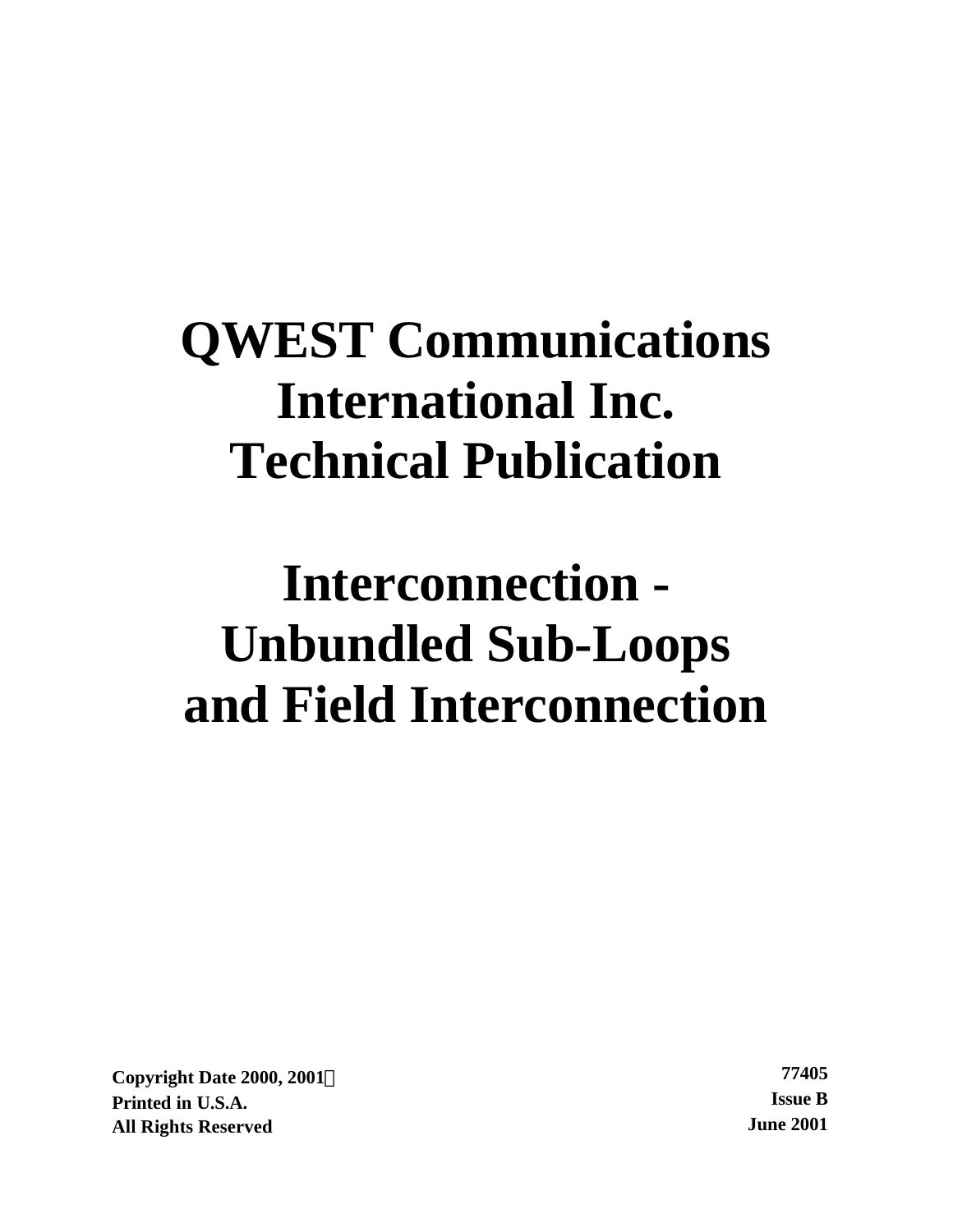#### NOTICE

This publication describes Unbundled Sub-Loops and Field Interconnection. A Certified Local Exchange Carrier (CLEC) may order Unbundled Sub-Loops from QWEST to deliver services to their customers. The CLEC may interconnect with QWEST at field locations and/or in QWEST Wire Centers to access these Sub-Loops.

QWEST Communications International Inc. reserves the right to revise this document for any reason, including but not limited to, conformity with standards promulgated by various governmental or regulatory agencies; utilization of advances in the state of the technical arts; or to reflect changes in the design of equipment, techniques, or procedures described or referred to herein.

Liability to anyone arising out of use or reliance upon any information set forth herein is expressly disclaimed, and no representation or warranties, expressed or implied, are made with respect to the accuracy or utility of any information set forth herein.

This document is not to be construed as a suggestion to any manufacturer to modify or change any of its products, nor does this publication represent any commitment by QWEST Communications International Inc. to purchase any specific products. Further, conformance to this publication does not constitute a guarantee of a given supplier's equipment and/or its associated documentation.

Ordering information for QWEST Publications can be obtained from the Reference Section of this document.

If further information is required, please contact:

QWEST Communications International Inc. Manager - New Services Planning 700 W Mineral Ave., Room MN F15.15 Littleton, CO 80120 (303) 707-7107 Fax: (303) 707-9497 E-Mail: jhsmit2@qwest.com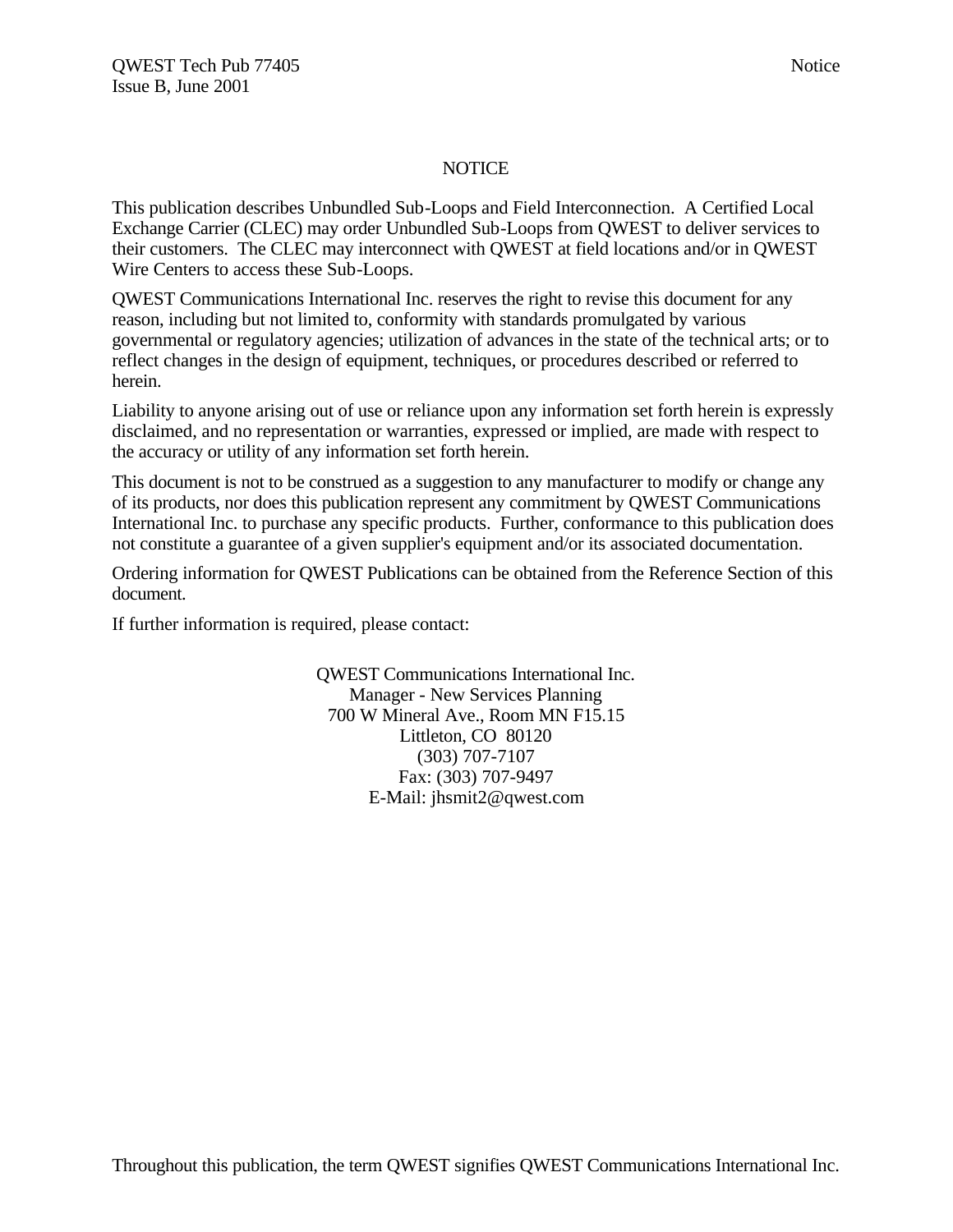#### COMMENTS on PUB 77405

#### PLEASE TEAR OUT AND SEND YOUR COMMENTS/SUGGESTIONS TO:

QWEST Corporation Manager - New Services Planning 700 W Mineral Ave., Room MN F15.15 Littleton, CO 80120 (303) 707-7107 Fax: (303) 707-9497 E-Mail: jhsmit2@qwest.com

Information from you helps us to improve our Publications. Please take a few moments to answer the following questions and return to the above address.

| Was this Publication valuable to you in understanding  |      |     |
|--------------------------------------------------------|------|-----|
| the technical parameters of our service?               | YES. | NO. |
| Was the information accurate and up-to-date?           | YES. | NO. |
| Was the information easily understood?                 | YES. | NO. |
| Were the contents logically sequenced?                 | YES  | NO. |
| Were the tables and figures understandable and helpful | YES  | NO  |
| Were the pages legible?                                | YES. | NO. |

If you answered NO to any of the questions and/or if you have any other comments or suggestions, please explain:

\_\_\_\_\_\_\_\_\_\_\_\_\_\_\_\_\_\_\_\_\_\_\_\_\_\_\_\_\_\_\_\_\_\_\_\_\_\_\_\_\_\_\_\_\_\_\_\_\_\_\_\_\_\_\_\_\_\_\_\_\_\_\_\_\_\_\_\_\_\_\_\_\_\_\_\_\_ \_\_\_\_\_\_\_\_\_\_\_\_\_\_\_\_\_\_\_\_\_\_\_\_\_\_\_\_\_\_\_\_\_\_\_\_\_\_\_\_\_\_\_\_\_\_\_\_\_\_\_\_\_\_\_\_\_\_\_\_\_\_\_\_\_\_\_\_\_\_\_\_\_\_\_\_\_ \_\_\_\_\_\_\_\_\_\_\_\_\_\_\_\_\_\_\_\_\_\_\_\_\_\_\_\_\_\_\_\_\_\_\_\_\_\_\_\_\_\_\_\_\_\_\_\_\_\_\_\_\_\_\_\_\_\_\_\_\_\_\_\_\_\_\_\_\_\_\_\_\_\_\_\_\_

| (Attach additional sheet, if necessary) |  |  |  |  |
|-----------------------------------------|--|--|--|--|
|                                         |  |  |  |  |
|                                         |  |  |  |  |
|                                         |  |  |  |  |
|                                         |  |  |  |  |
|                                         |  |  |  |  |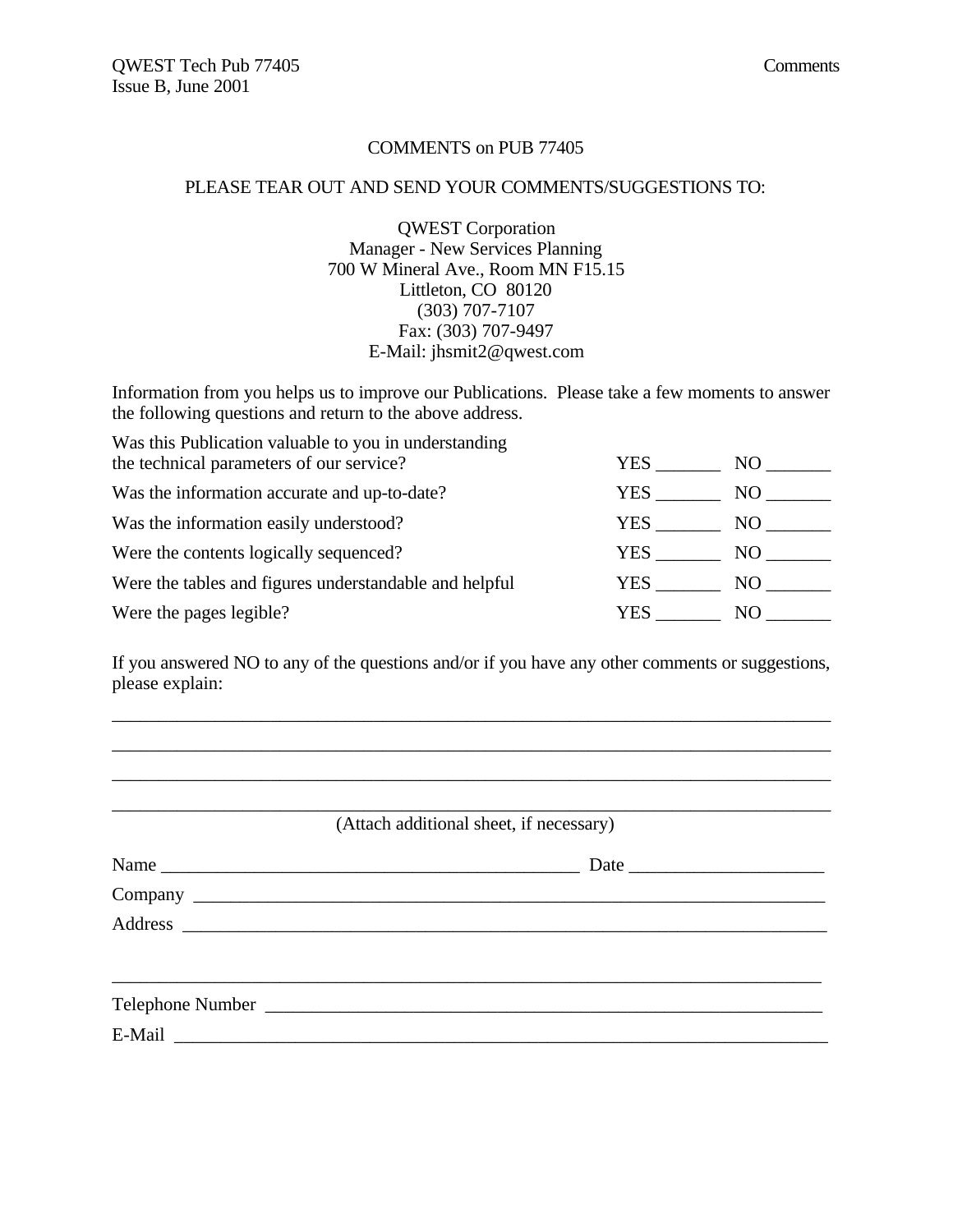### **CONTENTS**

### **Chapter and Section**

### Page

| 1. |     | $1-1$                                                           |  |  |
|----|-----|-----------------------------------------------------------------|--|--|
|    | 1.1 | $1-1$                                                           |  |  |
|    | 1.2 | $1-1$                                                           |  |  |
|    | 1.3 | $1-1$                                                           |  |  |
|    | 1.4 | $1-1$                                                           |  |  |
| 2. |     | $2 - 1$                                                         |  |  |
|    | 2.1 | $2 - 1$                                                         |  |  |
|    | 2.2 | $2 - 2$                                                         |  |  |
|    |     | $2 - 2$<br>2.2.1                                                |  |  |
|    |     | $2 - 3$<br>2.2.2                                                |  |  |
|    |     | $2 - 3$<br>2.2.3                                                |  |  |
|    |     | 2.2.4<br>$2 - 3$                                                |  |  |
|    |     | $2 - 3$<br>2.2.5                                                |  |  |
|    | 2.3 | $2 - 4$                                                         |  |  |
|    |     | 2.3.1<br>$2 - 4$                                                |  |  |
|    |     | $2 - 4$<br>2.3.2                                                |  |  |
|    |     | 2.3.3<br>$2 - 4$                                                |  |  |
|    | 2.4 | $2 - 5$                                                         |  |  |
|    |     | $2 - 5$<br>2.4.1                                                |  |  |
| 3. |     |                                                                 |  |  |
|    | 3.1 |                                                                 |  |  |
|    |     | 3.1.1                                                           |  |  |
|    |     | 3.1.2                                                           |  |  |
|    |     | 3.1.3                                                           |  |  |
|    | 3.2 |                                                                 |  |  |
|    |     | 3.2.1                                                           |  |  |
|    |     | 3.2.2                                                           |  |  |
|    |     | 3.2.3                                                           |  |  |
|    | 3.3 | Valid Network Channel/Network Channel Interface Combinations3-6 |  |  |
|    |     | 3.3.1                                                           |  |  |
|    |     | 3.3.2                                                           |  |  |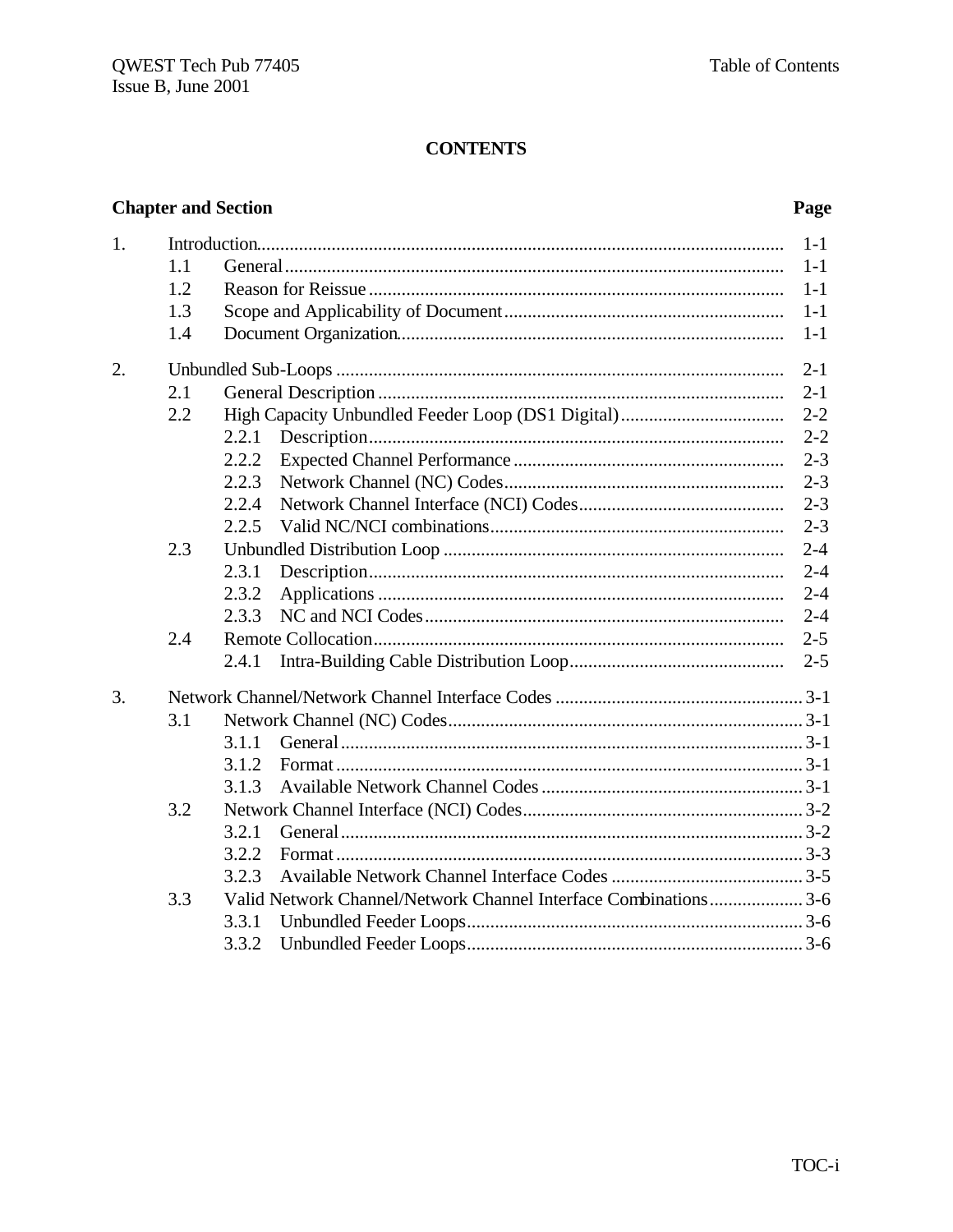### **CONTENTS (Continued)**

### **Chapter and Section**

### Page

| $\overline{4}$ . |     |       | $4 - 1$ |
|------------------|-----|-------|---------|
|                  | 4.1 |       | $4-1$   |
|                  | 4.2 |       | $4 - 3$ |
|                  | 4.3 |       | $4 - 4$ |
|                  | 4.4 |       | $4 - 4$ |
|                  | 4.5 |       | $4 - 4$ |
|                  | 4.6 |       | $4 - 5$ |
|                  |     | 4.6.1 | $4 - 5$ |
|                  |     | 4.6.2 | $4 - 5$ |
|                  |     | 4.6.3 | $4 - 5$ |
|                  |     | 4.6.4 | $4 - 5$ |
|                  | 4.7 |       | $4 - 7$ |
|                  | 4.8 |       | $4 - 7$ |
| 5.               |     |       | $5 - 1$ |
|                  | 5.1 |       | $5 - 1$ |
|                  | 5.2 |       | $5 - 1$ |
| 6.               |     |       | $6-1$   |
|                  | 6.1 |       | $6-1$   |
|                  | 6.2 |       | $6 - 1$ |
|                  | 6.3 |       | $6 - 1$ |
|                  | 6.4 |       | $6-1$   |
|                  | 6.5 |       | $6 - 2$ |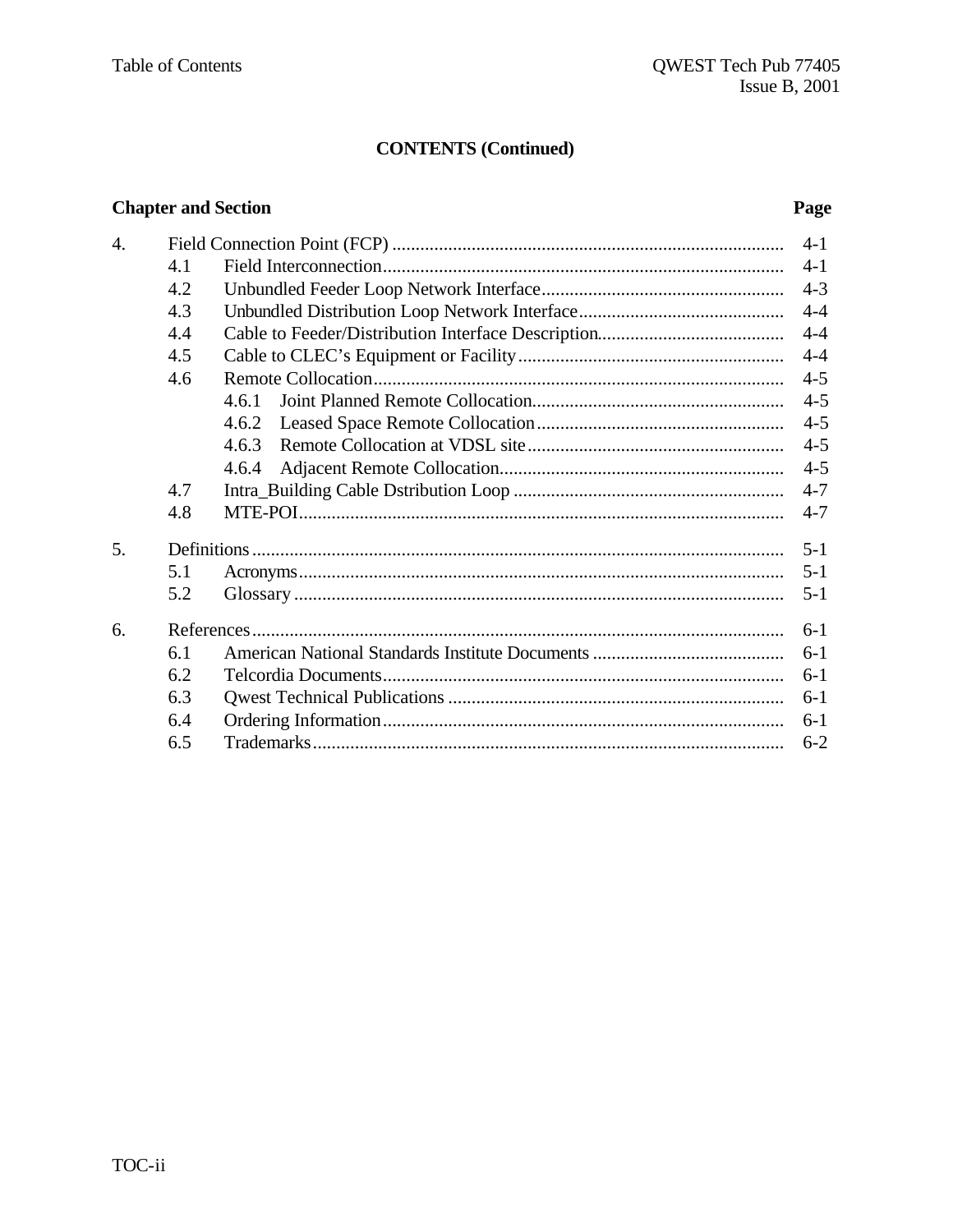### **CONTENTS (Continued)**

| <b>Tables</b>  |                                                                       | Page |
|----------------|-----------------------------------------------------------------------|------|
|                |                                                                       |      |
|                | 3-2 Available Network Channel Codes - Unbundled Distribution Loops3-2 |      |
|                |                                                                       |      |
|                |                                                                       |      |
|                |                                                                       |      |
|                |                                                                       |      |
|                |                                                                       |      |
| <b>Figures</b> |                                                                       |      |
|                |                                                                       |      |
|                |                                                                       |      |
|                |                                                                       |      |
|                |                                                                       |      |
|                |                                                                       |      |
|                |                                                                       |      |
|                |                                                                       |      |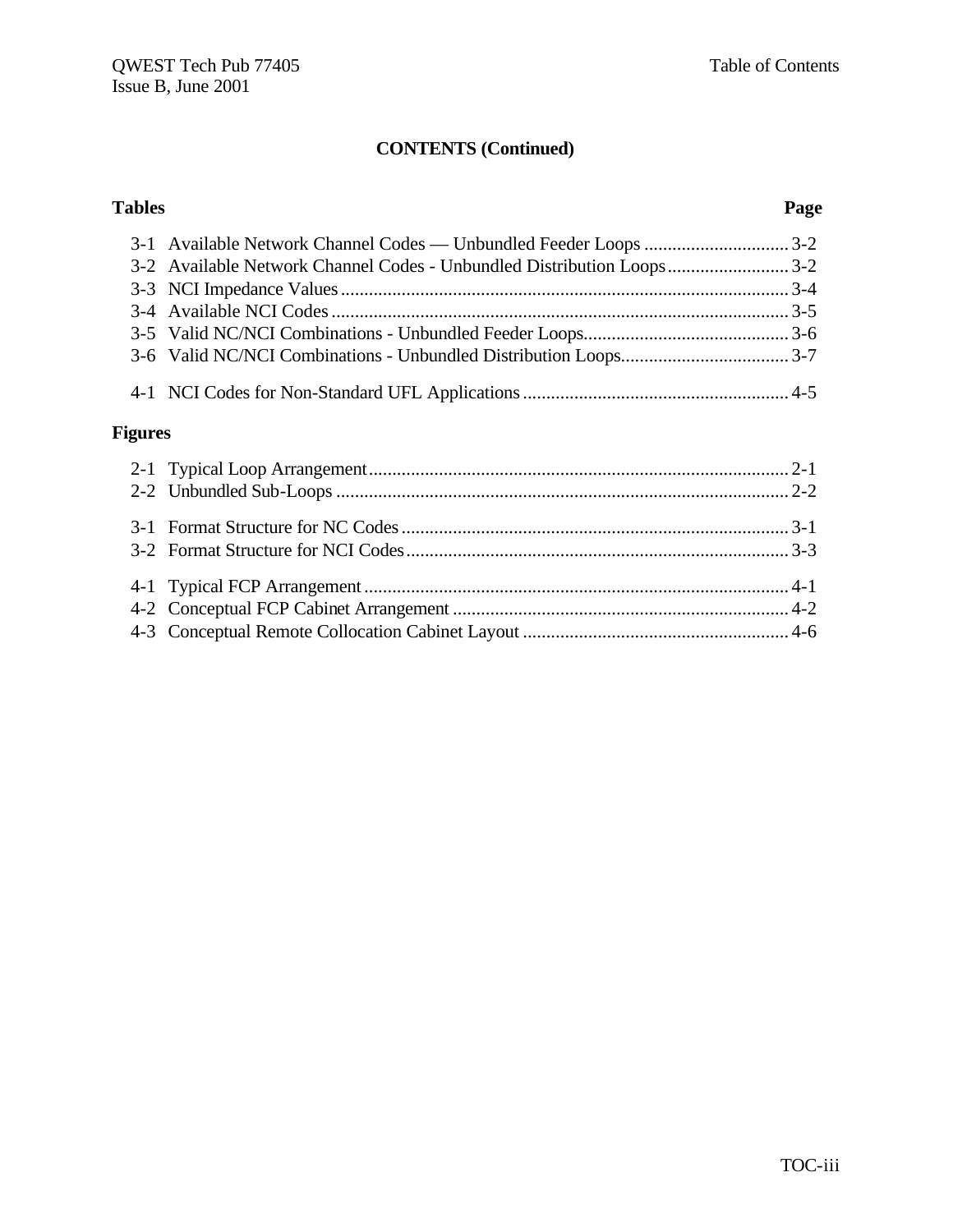### **CONTENTS**

### **Chapter and Section**

### Page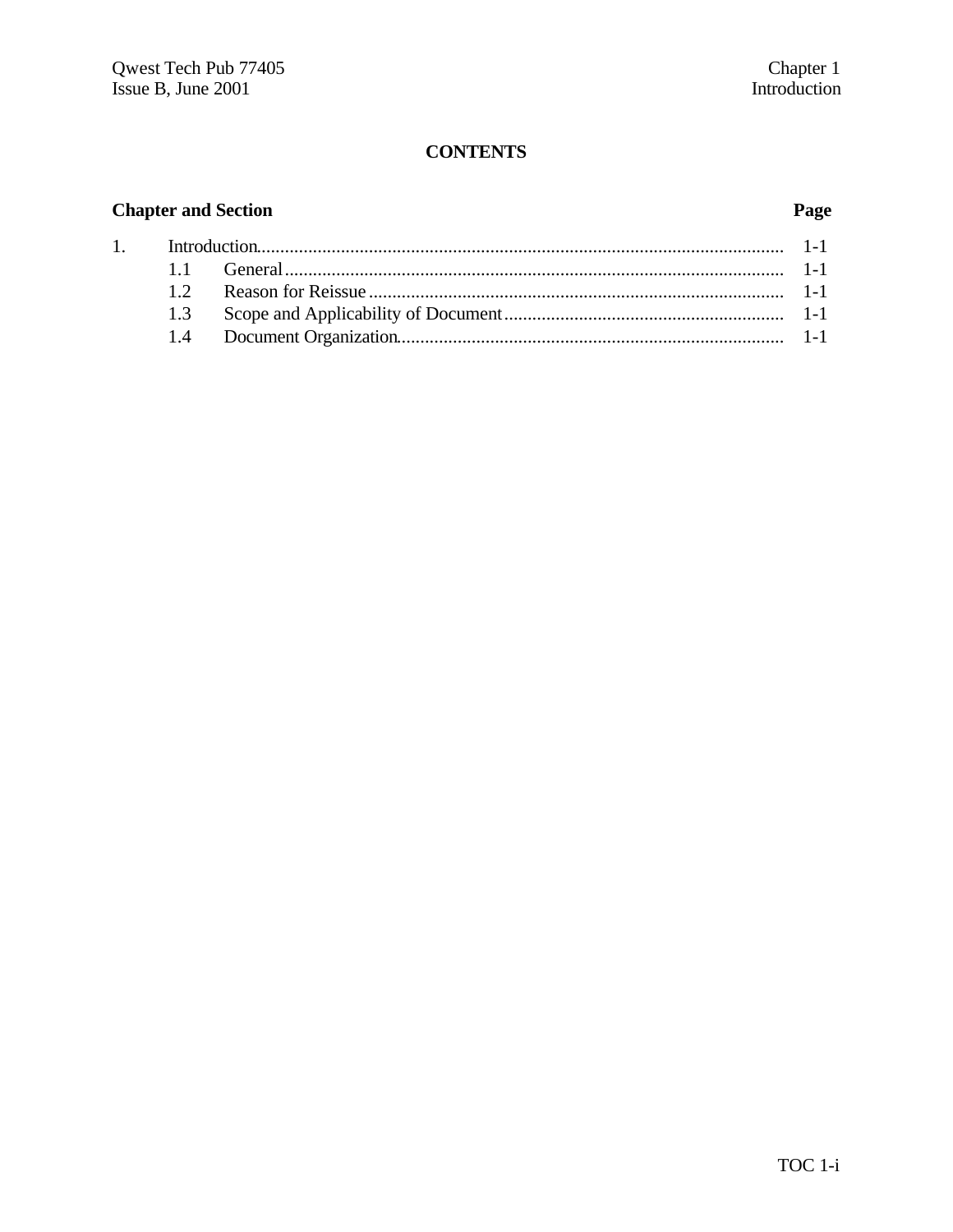#### **1. Introduction**

#### **1.1 General**

This publication describes Unbundled Sub-Loops and Field Interconnection. A Certified Local Exchange Carrier (CLEC) may order Unbundled Sub-Loops from Qwest to deliver services to their customers. The CLEC may interconnect with Qwest at field locations and/or in Qwest Wire Centers to access these Sub-Loops.

#### **1.2 Reason for Reissue**

- **-** Update chapters to reflect SGAT (Statement of Generally Available Terms and Conditions) terminology.
- **-** Add Remote collocation sections to Chapters 2 and 4.
- **-** Add Sub-sections to chapter 4 for Joint Planned Remote Collocation, Leased Space Remote Collocation, Adjacent Remote Collocation and, Remote Collocation at VDSL sites.
- **-** Add sections to Chapters 2 and 4 for Intra\_Building Cable Dstribution Loop.
- **-** Add sections to Chapters 2 and 4 MTE-POI
- **-** Add NC/NCI codes to Table 3-2 and Table 3-6 for Remote Collocation and Intra-Building Distribution Loop.

#### **1.3 Scope and Applicability of Document**

This document provides technical information describing Unbundled Sub-Loops and Field Collocation. Network Channel and Network Channel Interface Codes are included for ordering Unbundled Sub-Loops. Other ordering information and administrative details are beyond the scope of this document

The products described in this publication are available to Certified Local Exchange Carriers/Co-Providers. The products are normally sold by contract. Contracts may include information that supercedes the information in this publication.

Some aspects of products mentioned in this publication are fully described in other technical publications. A list and ordering instructions for these publications is in the References chapter.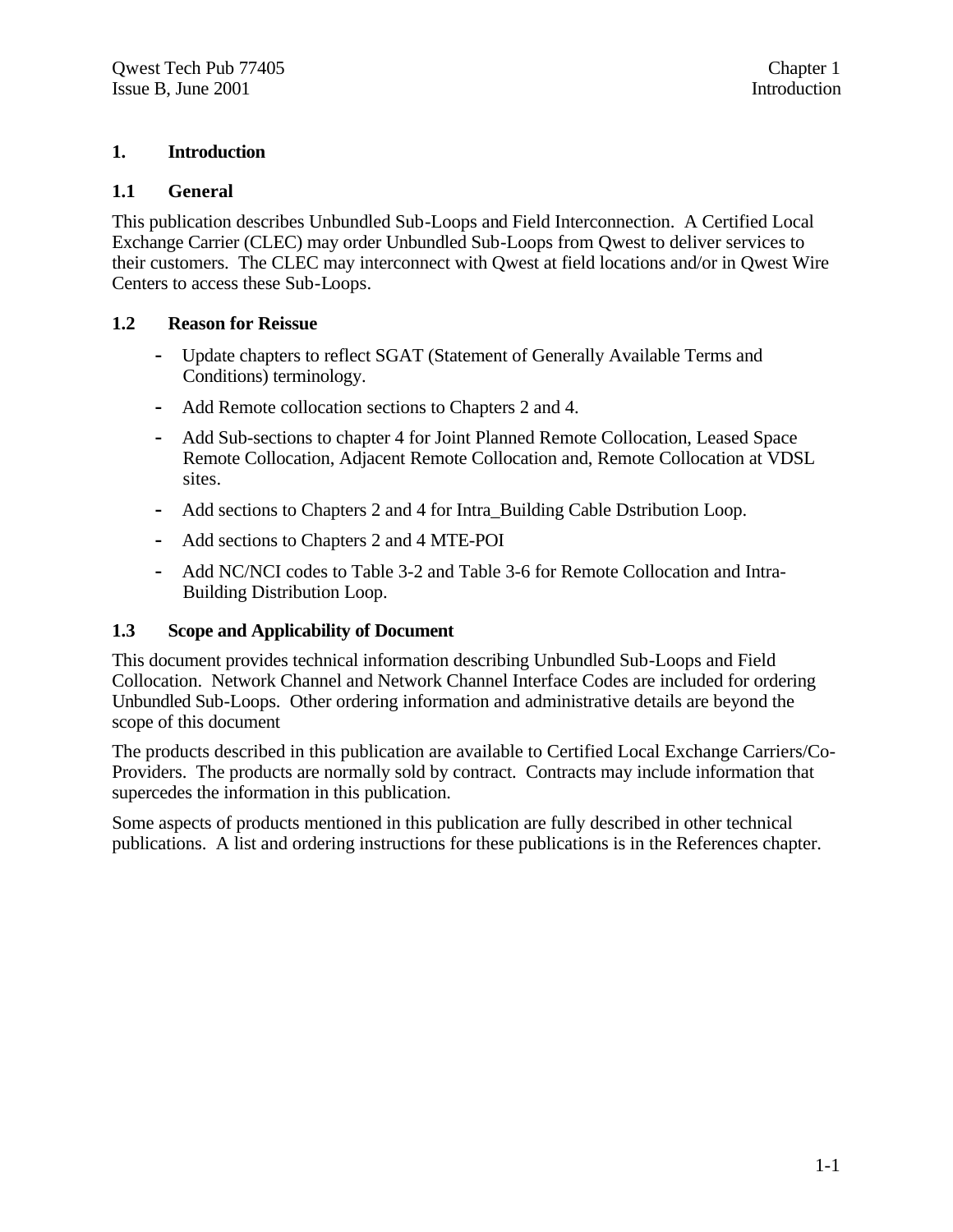#### **1.4 Document Organization**

This document is organized as follows:

## **Chapter Contents**

- 1 Introduction
- 2 Unbundled Sub-Loops. Description of Unbundled Sub-Loops
- 3 Network Channel/Network Channel Interface Codes. General description of the codes and lists of applicable codes and combinations.
- 4 Field Connection Point. Description of interconnection method at a Field Connection Point.
- 5 Glossary
- 6 References and Trademarks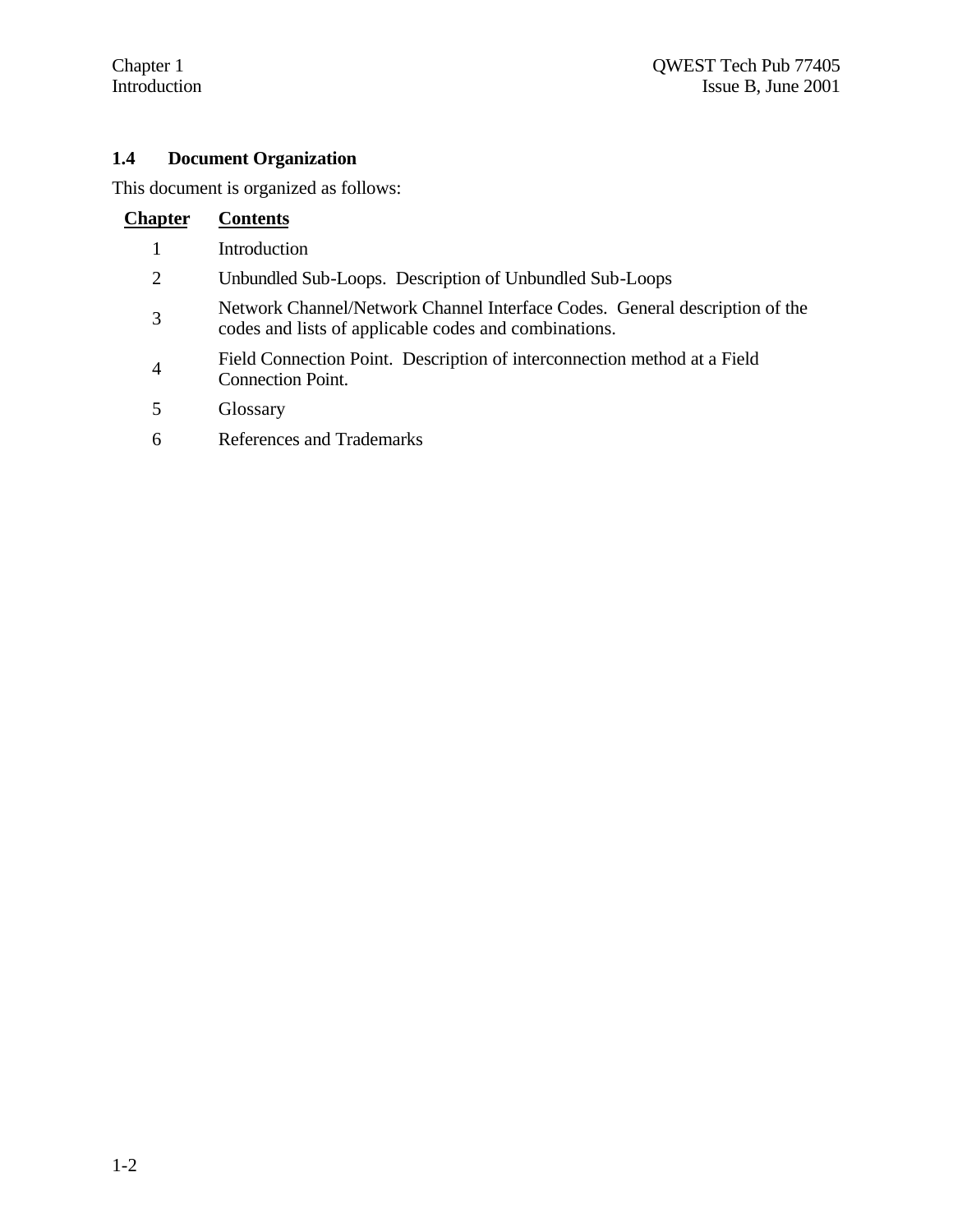### **CONTENTS**

### **Chapter and Section**

### Page

| 2. |     |       | $2 - 1$ |
|----|-----|-------|---------|
|    | 2.1 |       | $2 - 1$ |
|    | 2.2 |       | $2 - 2$ |
|    |     | 2.2.1 | $2 - 2$ |
|    |     | 2.2.2 | $2 - 3$ |
|    |     | 2.2.3 | $2 - 3$ |
|    |     | 2.2.4 | $2 - 3$ |
|    |     |       | $2 - 3$ |
|    | 2.3 |       | $2 - 4$ |
|    |     |       | $2 - 4$ |
|    |     | 2.3.2 | $2 - 4$ |
|    |     | 2.3.3 | $2 - 4$ |
|    | 2.4 |       | $2 - 5$ |
|    |     | 2.4.1 | $2 - 5$ |
|    |     |       |         |

### Figures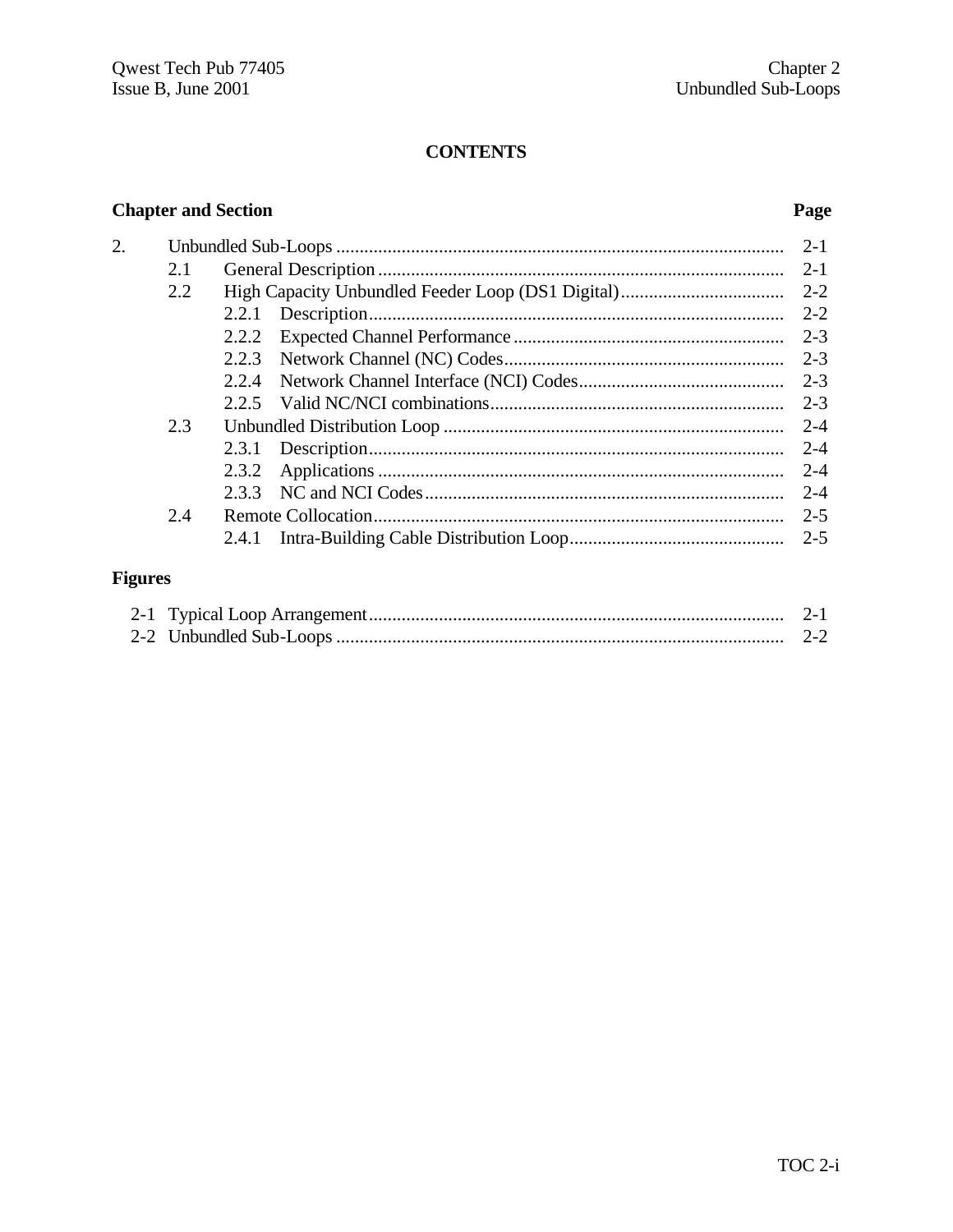#### **2. Unbundled Sub-Loops**

#### **2.1 General Description**

A loop is a facility the goes from a cross-connect frame in the Wire Center to a Network Interface (NI) in an End-User (i.e., a customer) premises. Figure 2-1 illustrates a typical arrangement. The cross-connect frame in the Wire Center is identified as a NI.

The Unbundled Loop has similar characteristics. Further information about Unbundled Loops may be found in Qwest PUB 77384, *Interconnection - Unbundled Loop.*



Typical Loop Arrangement

**Figure 2-1** Typical Loop Arrangement

The typical loop consists of two segments or portions, the feeder segment and the distribution segment. The two segments are connected together in the field at a cross-connect device called a Feeder/Distribution Interface (FDI). The FDI is sometimes called a Serving Area Interface.

The Unbundled Sub-Loop product consists to two Unbundled Network Elements (UNEs) called the Unbundled Feeder Loop (UFL) and the Unbundled Distribution Loop (UDL).

Certified Local Exchange Carriers (CLECs) may purchase UFLs and/or UDLs to meet their needs when a full Unbundled Loop is not required. The arrangement is illustrated in Figure 2-2.

Loops that do not have an FDI to separate the Feeder and Distribution segments are not candidates for Sub-Loop Unbundling.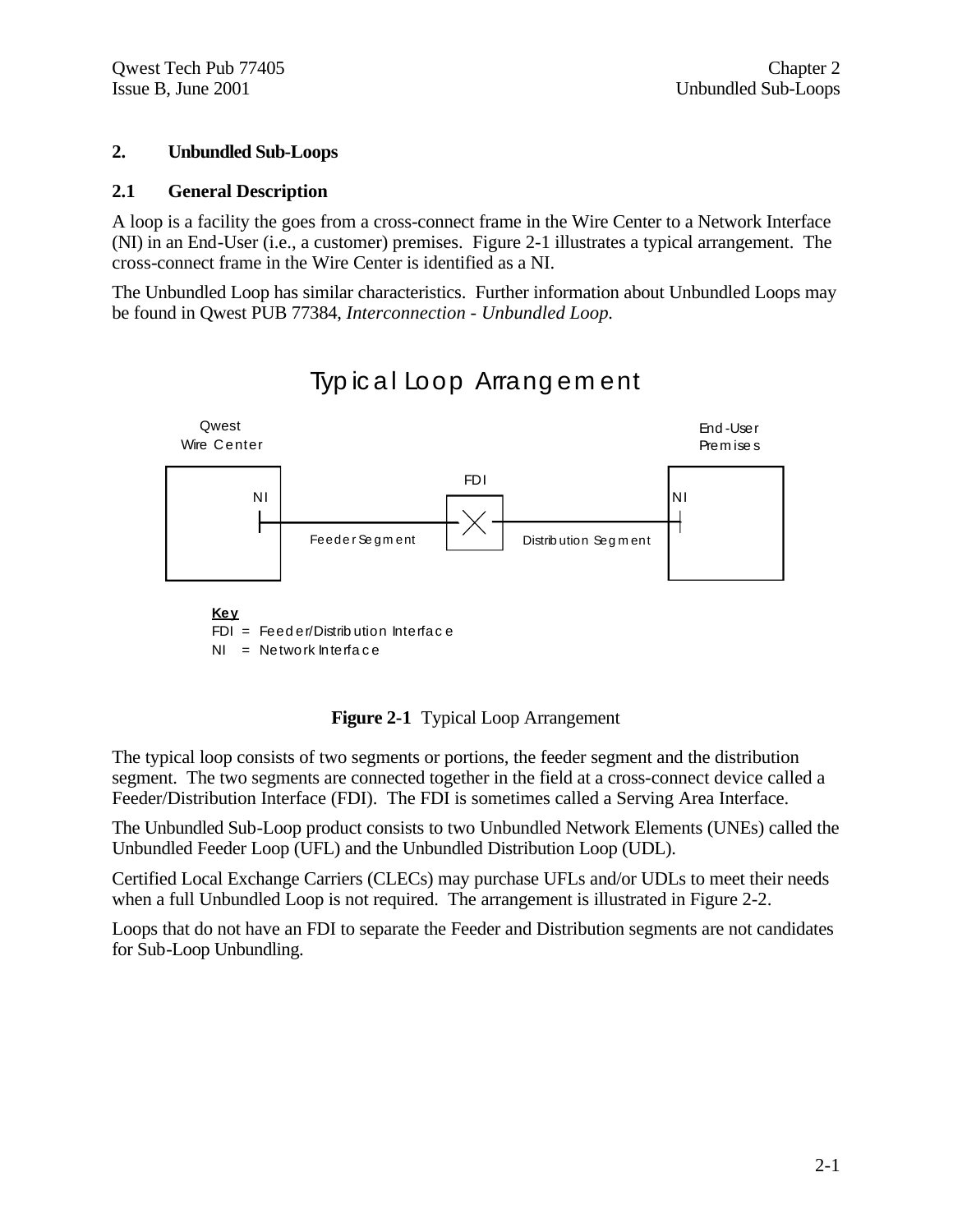

## Unb und led Sub-Loop Arrangement

**Figure 2-2** Unbundled Sub-Loops

A Field Connection Point (FCP) is established at the FDI location to enable the CLEC to interconnect at the field location. The UFL goes from the NI in the Wire Center to the FCP at the field location. A UDL goes from the FCP to the NI at the End-User premises.

Figure 2-2 does not show the jumpers placed in the FDI to connect the two loop segments to the FCP.

The CLEC may collocate equipment in the Wire Center to connect to the UFL. Further information about Collocation may be found in PUB 77386, *Interconnection and Collocation for Transport and Switched Unbundled Network Elements and Finished Services.*

The CLEC will connect a cable from the FCP to their own equipment or facility for access to either UFLs or UDLs. Information about this connection may be found in Chapter 4. The CLEC must establish interconnection at the FCP prior to ordering UFL or UDL elements.

The UFL is available as a DS1 Digital +facility. This UNE is described in Section 2.2. The UDL is described in Section 2.3.

#### **2.2 High Capacity Unbundled Feeder Loop (DS1 Digital)**

#### **2.2.1 Description**

The UFL is a transmission path between a NI in the Wire Center to the FCP in the field. The NI in the Wire Center is the DS1 InterConnection Distribution Frame (ICDF) as described in PUB 77386. The NI in the FCP is a cross-connect or similar device and is described in Chapter 4.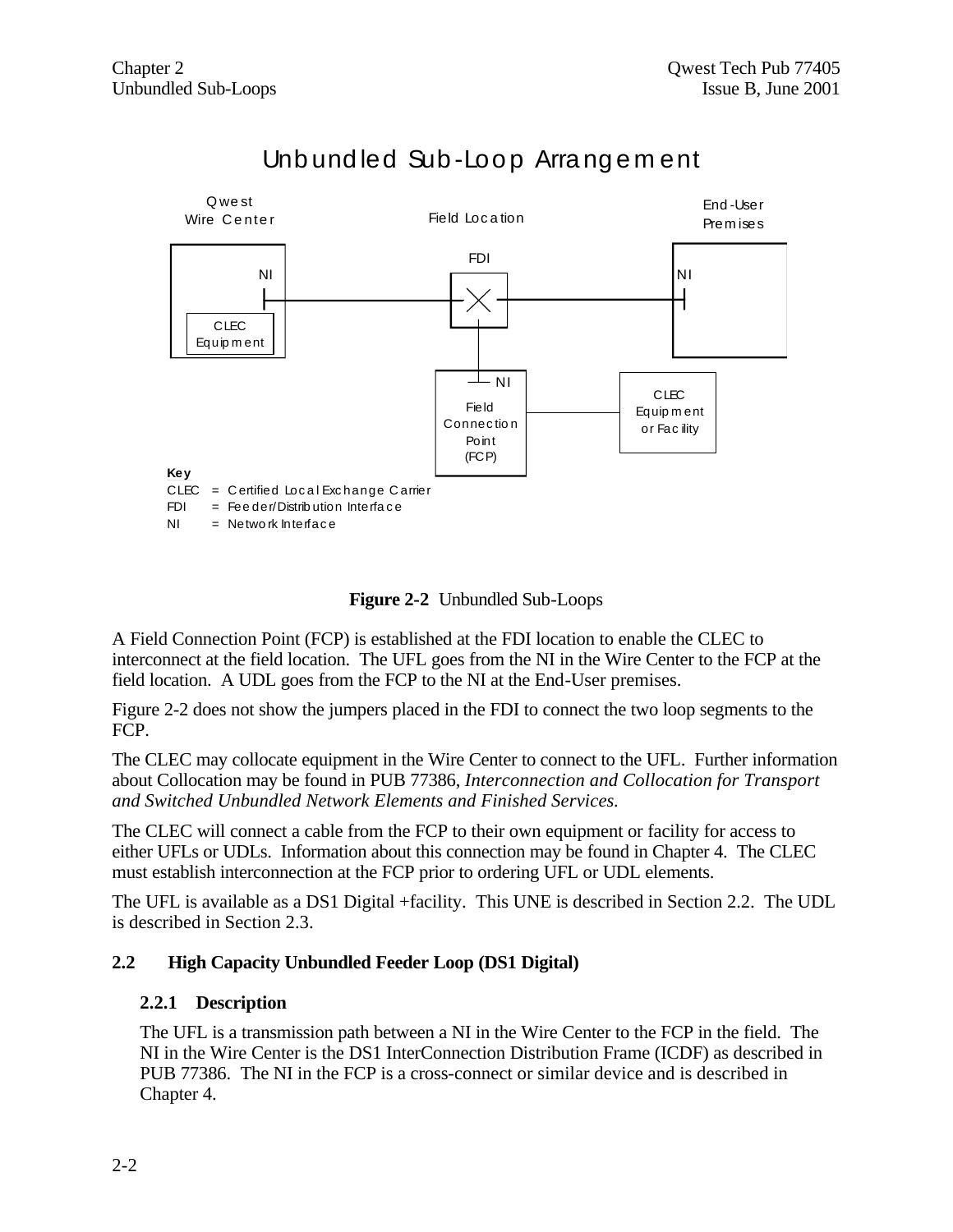The UFL is a DS1 Digital loop. It transports bi-directional DS1 signals with a nominal transmission rate of 1.544 Mbit/s. DS1 Digital Loops will typically have one of the following configurations:

- Metallic-based span with High-Bit-Rate Digital Subscriber Line (HDSL) or T-1 carrier equipment.
- Channel of a fiber-based system.
- Combination of both fiber and metallic-based facilities.

The selection of transport configurations will be made by Qwest based on available technology.

The CLEC gains access to the Wire Center NI (the DS1 ICDF) by some form of Collocation as described in PUB 77386.

#### **2.2.2 Expected Channel Performance**

Performance shall meet end-to-end accuracy and availability objectives stated in ANSI T1.510-1994, *Network Performance Parameters for Dedicated Digital Services.*

#### **2.2.3 Network Channel (NC) Codes**

The NC codes for the UFL are listed in Table 3-1 in the following chapter. The table lists the line code and frame format in the *Description* column.

#### **2.2.4 Network Channel Interface (NCI) Codes**

There are two NCI codes that may be used with the UFL at the Central Office end; 04QB9.11 and 04QB9.11R. At the Field end, 04QE9.11 and a traditional set of 04DS9.\*\* codes are available. These codes are identified in Table 3-4.

The "QB" codes are used at the ICDF in the Wire Center. The version with the "R" in the ninth position denotes *with Regeneration.* Further information about this subject may be found in PUB 77386.

The "QE" code is available at typical FCP sites using equipment cabinets or outside plant enclosures. The code denotes a *Field Location.* Regeneration is not available at the FCP end of the UFL. Further information about this interface is in Chapter 4.

The "DS" code would be available at environmentally suitable FCP sites such as equipment rooms, or Environmentally Controlled Vaults (EVC). Further information about this interface is in Chapter 4.

#### **2.2.5 Valid NC/NCI combinations**

Valid NC and NCI code combinations may be found in Table 3-5. UFLs may be ordered using the combination of codes on a row of the table. Each line represents a particular Line Code and Frame Format of the DS1.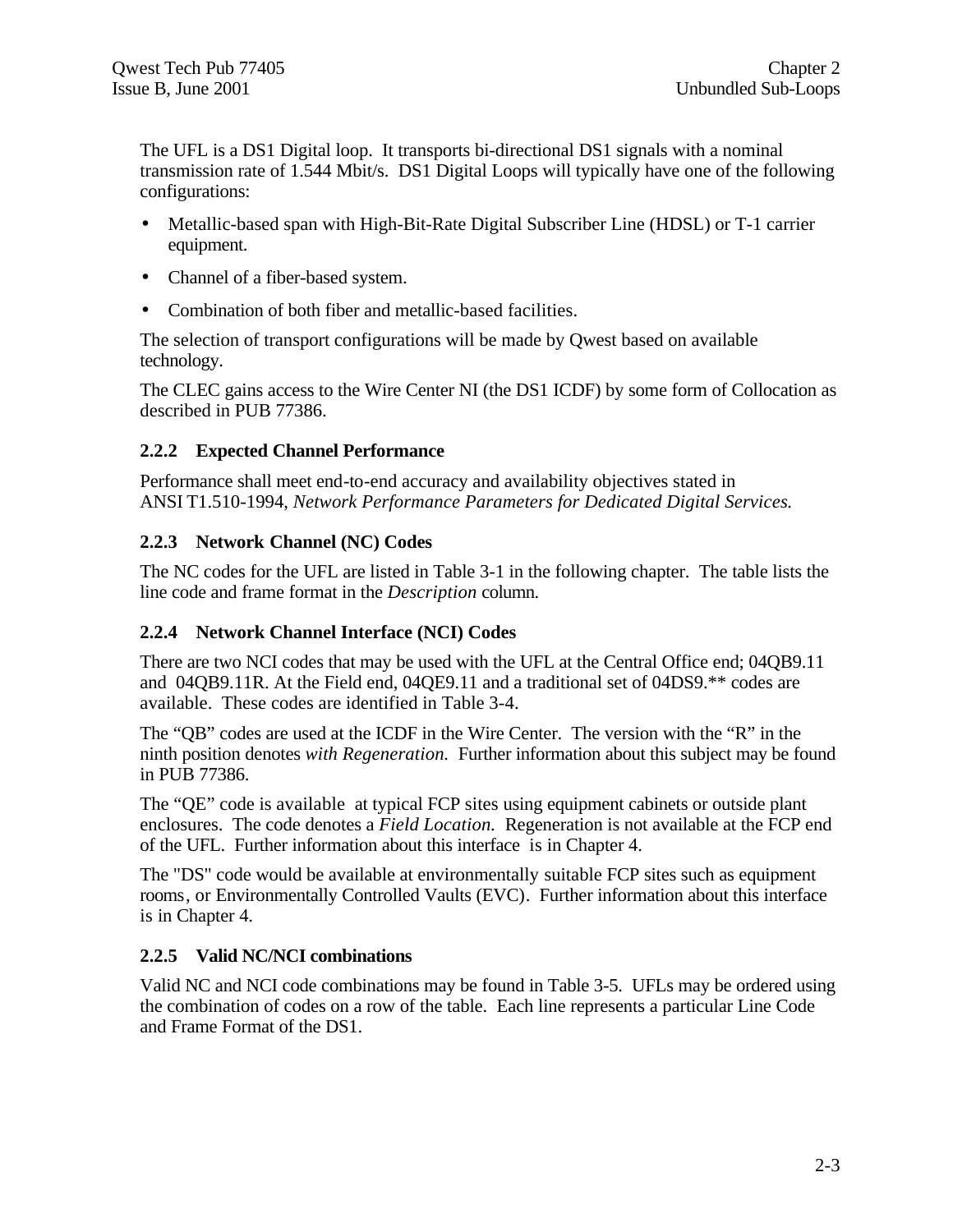#### **2.3 Unbundled Distribution Loop**

#### **2.3.1 Description**

The UDL provides transport between the FCP and the End-User's premises as illustrated in Figure 2-2.

An UDL is normally a metallic cable facility. Loops that are not at least partly metallic normally can not be segmented into Feeder and Distribution portions. However, there may be exceptions.

These loops may have bridged tap, loading and mixed gauged cables. The loops are suitable for most analog voice applications.

If Qwest loop does not meet the CLEC's requirements for non-standard (i.e., non-analog voice) applications; the CLEC has the option of requesting Qwest unload an available loop and remove bridged tap. The CLEC must clearly specify the type of conditioning that needs to occur. Such special conditioning could include load coil removal and specific bridged tap removal.

Alternatively, the CLEC may order a finished private line transport service.

Chapters 4 and 5 of PUB 77384 describe the analog transmission parameters of a full Unbundled Loop. The transmission parameters of the distribution segment used with the UDL should be improved over the full loop parameters. However, the actual limits may vary almost as much as the ranges listed in PUB 77384.

Qwest reserves the right to make some cables unavailable to CLECs based on Spectrum Management considerations.

#### **2.3.2 Applications**

Many types of services may be transported on a metallic loop facility. While the primary application may be analog voice channels, certain analog (with bandwidth greater than 300 to 3000 Hz) or digital applications may successfully operate on the metallic pairs. The CLEC has the responsibility to evaluate the capabilities of the loop for their application. However, no service may be placed on the pair that interferes with other services normally expected to appear on loop cables.

Qwest reserves the right to identify CLEC services that interfere with other network services and disconnect them if necessary. In these situations, Qwest will notify the CLEC.

#### **2.3.3 NC and NCI Codes**

Table 3-2 lists the NC codes available with UDL. Table 3-4 lists the NCI Protocol Codes and their options for use with UDL. The full NCI codes and their compatible NC codes are listed in Table 3-6. This includes codes for Intra-Building Distribution Loop, also known as Inside Wire (IW)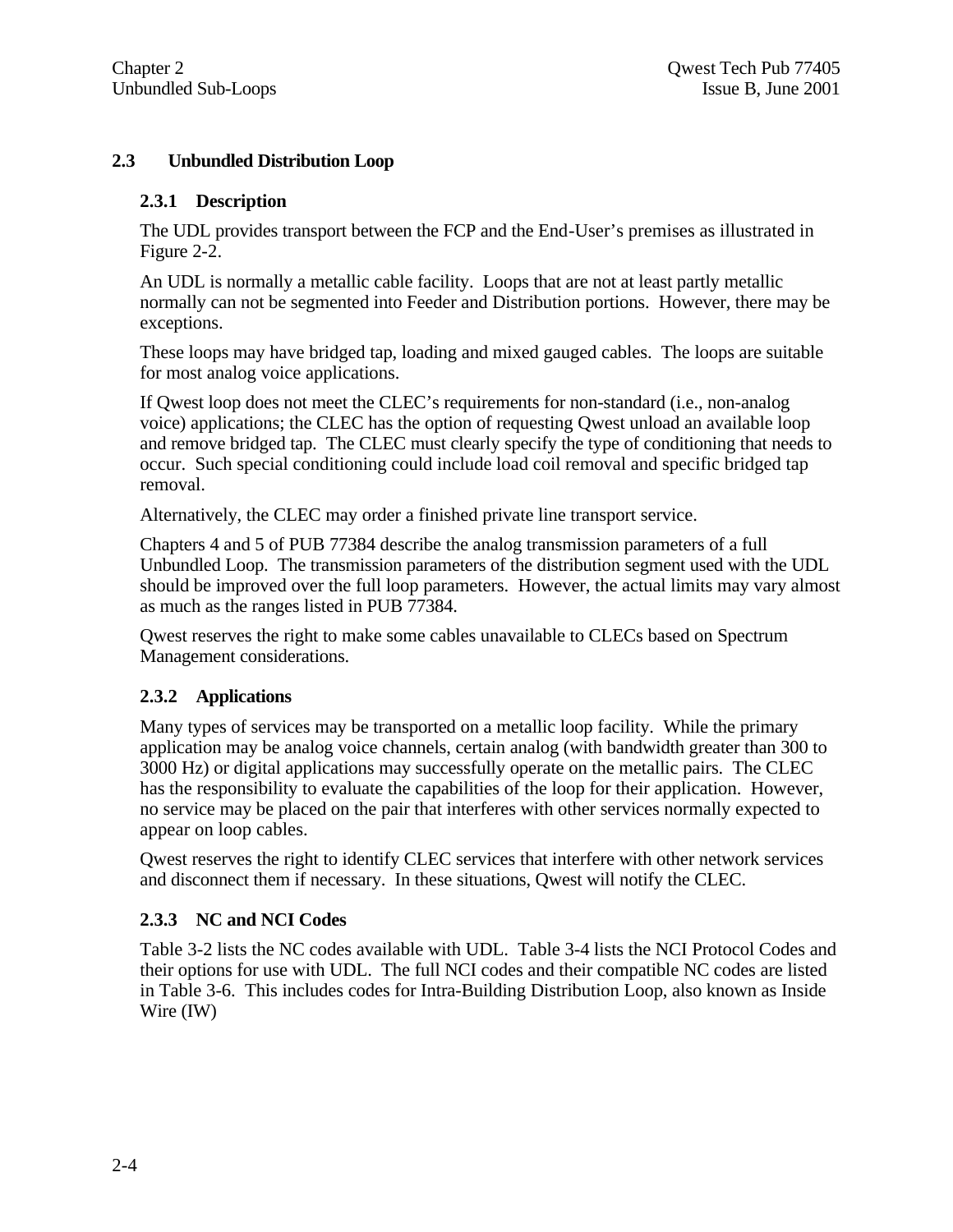#### **2.4 Remote Collocation**

Remote Collocation allows CLECs to physically collocate in a Qwest Remote Premises that is located at a distance from a Qwest Wire Center, Central Office building. Such Remote Premises include controlled environmental vaults, controlled environmental huts, cabinets, pedestals and other remote terminals. Remote Collocation would be used only to access Unbundled Network Elements (UNEs), within Qwest's owned or leased Outside Plant premises. For this Technical Publication the UNEs in focus are Unbundled Sub-Loops.

There are two variations of Remote Collocation: Joint Planned Remote and Leased Exiting Space. Joint Planned Remote involves a proactive collaboration between Qwest and the CLEC community for coordinated network planning for the future placement of outside plant infrastructure. Leased Exiting Space involves the assessment of existing outside plant infrastructure.

Remote Collocation is currently offered in all remote sites. Each site will have to be evaluated to determine if the CLEC's equipment can meet all of the technical requirements for a specific site in question. This includes Remote collocation at VDSL sites. Although a CLEC can collocate to a remote VDSL premise, the CLEC can only place equipment that is NEXTLEVEL VDSL equipment and will not interfere with the VDSL equipment.

Adjacent Remote Collocation is also permitted by a CLEC. Adjacent Remote Collocation allows CLECs to physically collocate equipment in or on a non-contiguous Qwest property adjacent to a Qwest Remote Premises (i.e. Remote Terminal, FDI or CEV) for the purpose of interconnecting with Qwest to purchase sub-loop elements.

#### **2.4.1 Intra-Building Cable Distribution Loop**

The Intra-Building Cable Distribution Loop is a 2 wire or 4 wire facility that extends from a building terminal or other accessible terminal that services one building on a property to the endusers network interface device (NID). Intra-Building Cable Distribution is also known as Inside Wire (IW) by the industry.

A CLEC obtains access to this Sub-Loop Unbundled Element at the established Multi-Tenant Environment-POI (MTE-POI) arrangement. See section 4.8 for information on MTE-POI.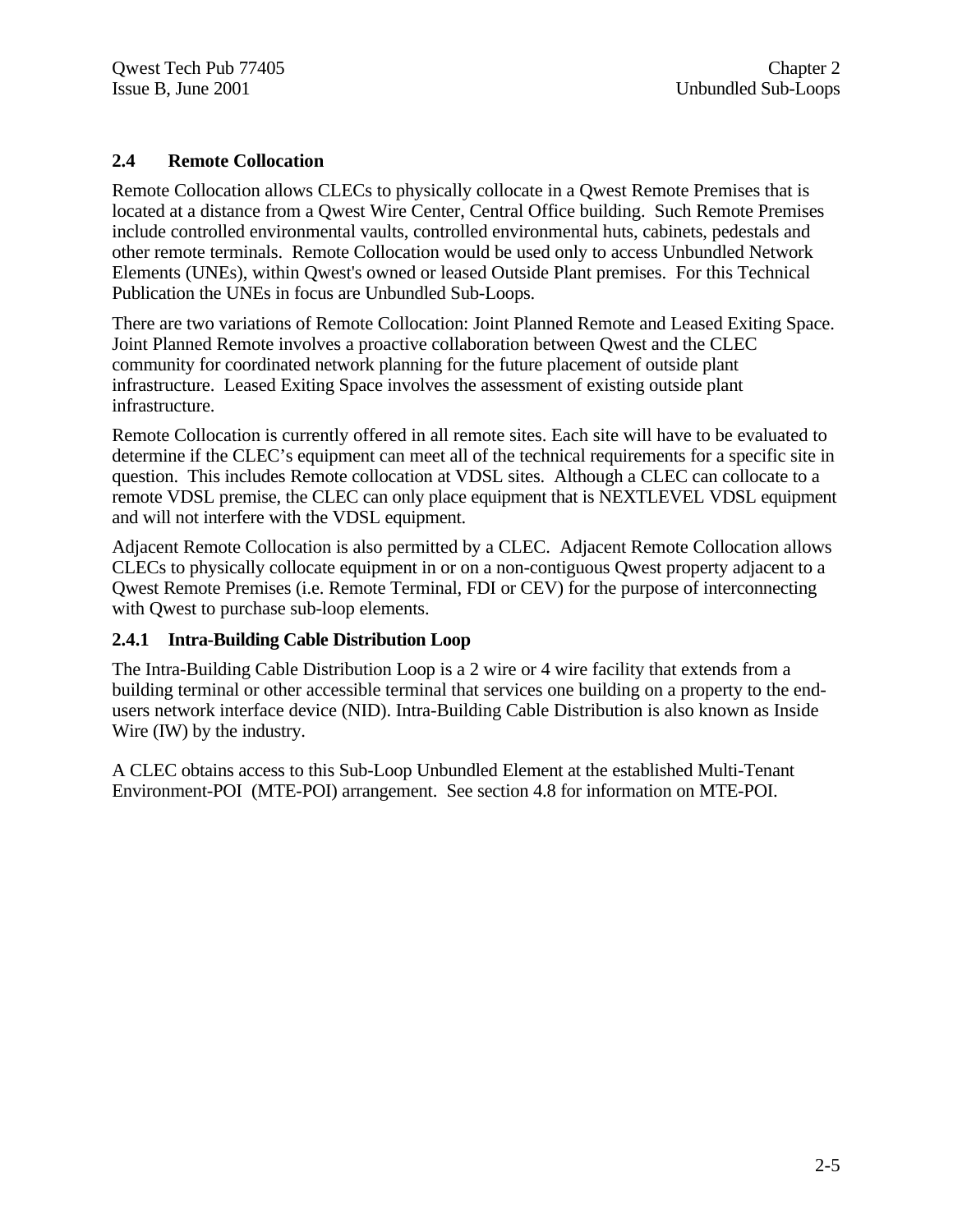#### **CONTENTS**

| <b>Chapter and Section</b> |     |       | Page                                                            |  |
|----------------------------|-----|-------|-----------------------------------------------------------------|--|
| 3.                         |     |       |                                                                 |  |
|                            | 3.1 |       |                                                                 |  |
|                            |     |       |                                                                 |  |
|                            |     | 312   |                                                                 |  |
|                            |     |       |                                                                 |  |
|                            | 3.2 |       |                                                                 |  |
|                            |     | 321   |                                                                 |  |
|                            |     | 3.2.2 |                                                                 |  |
|                            |     |       |                                                                 |  |
|                            | 3.3 |       | Valid Network Channel/Network Channel Interface Combinations3-6 |  |
|                            |     |       |                                                                 |  |
|                            |     |       |                                                                 |  |
|                            |     |       |                                                                 |  |

### **Figures**

### **Tables**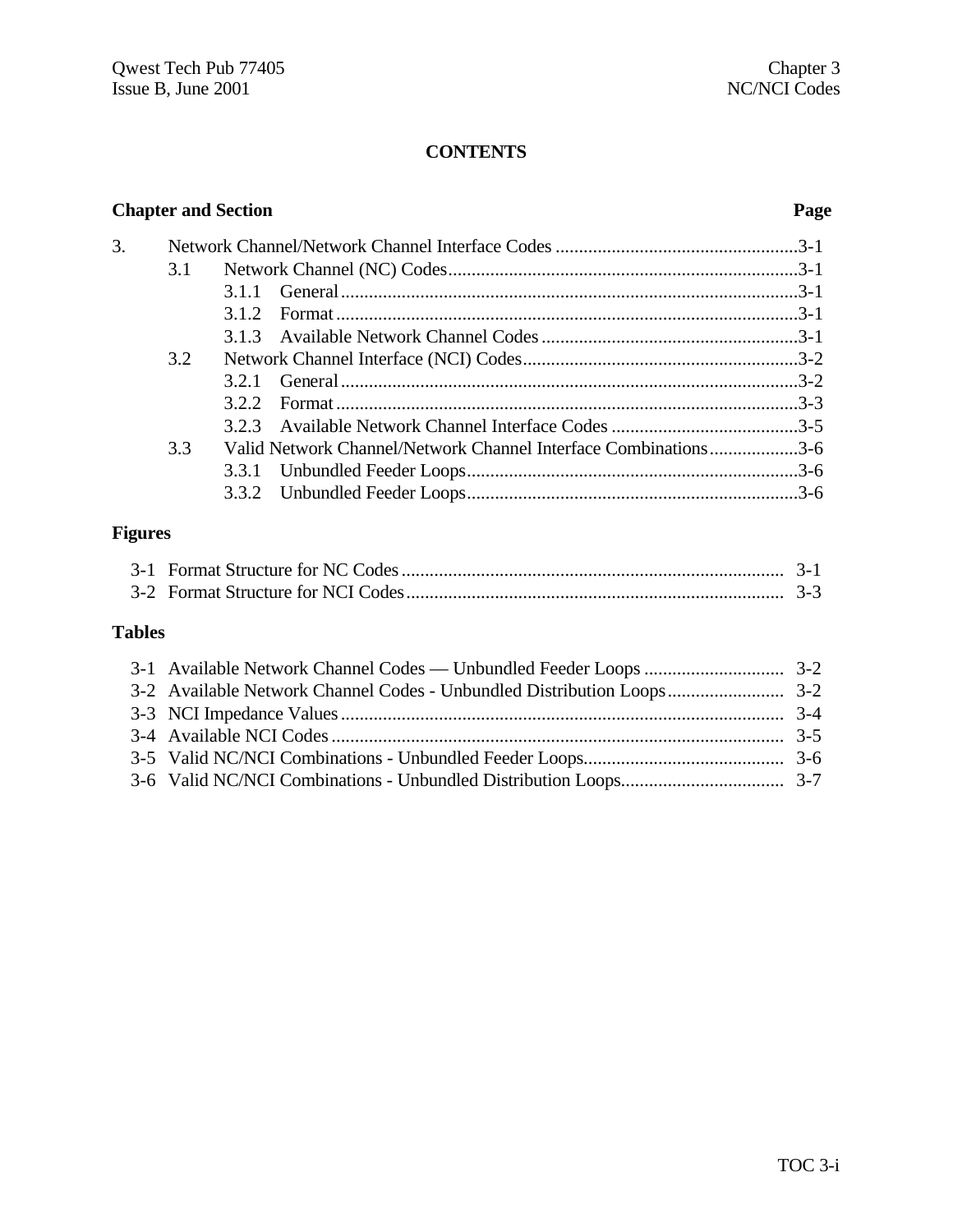#### **3. Network Channel/Network Channel Interface Codes**

#### **3.1 Network Channel (NC) Codes**

#### **3.1.1 General**

Network Channel (NC) codes are a part of the Bellcore COMMON LANGUAGE<sup>®</sup> code set. The NC code is used to identify a channel used with the service. This section identifies the available channels and their NC codes.

#### **3.1.2 Format**

A NC code is a four-character code with two data elements:

Channel Code Optional Feature Code

The format is illustrated in Figure 3-1.

| Data Element              | <b>Channel Code</b> |        | <b>Optional Feature Code</b> |
|---------------------------|---------------------|--------|------------------------------|
| <b>Character Position</b> |                     |        |                              |
| <b>Character Key</b>      |                     | X or - | X or -                       |

**Network Channel Code**

 $X =$  Alphanumeric

 $=$  Hyphen

#### **Figure 3-1** Format Structure for NC Codes

The **Channel Code** (character positions 1 and 2) is a two-character alpha or alphanumeric code that describes the channel service in an abbreviated form. The channel code will frequently, but not always, be specified as the service code of the special service circuits or the transmission grade of the message trunk circuit. The NC channel code field is always filled.

The **Optional Feature Code** (character positions 3 and 4) is a two-character alpha or alphanumeric or hyphen code that represents the option codes available for each channel code. Varying combinations of this code will allow the customer to enhance the technical performance of the requested channel, or to further identify the type of service. It is also used to specify options such as conditioning, effective 4-wire, multiplexing, etc. The NC optional code field is always filled.

Further information about NC Codes may be found in ANSI T1.223-1997, *Information Interchange — Structure and Representation of Network Channel (NC) and Network Channel Interface (NCI) Codes for the North American Telecommunications System.*

#### **3.1.3 Available Network Channel Codes**

Tables 3-1 and 3-2 list the available Network Channel (NC) codes for Unbundled Feeder Loops and Unbundled Distribution Loops, respectively.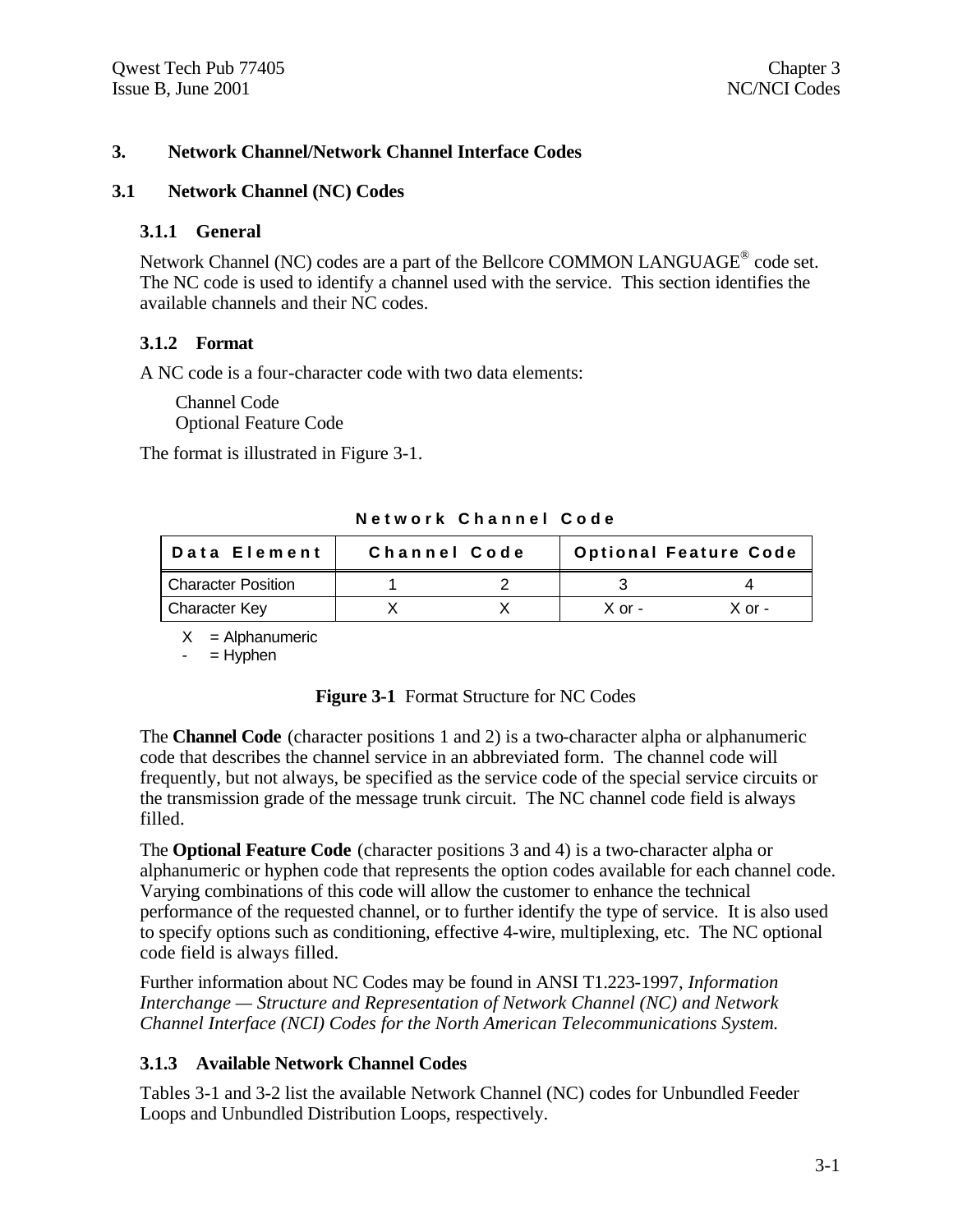| <b>Network</b><br><b>Channel Code</b> | Description *<br>(Options) |
|---------------------------------------|----------------------------|
| $HC -$                                | SF and AMI                 |
| HCD-                                  | ANSI ESF and AMI           |
| HCE-                                  | ANSI ESF and B8ZS          |
| HCF-                                  | Non-ANSI ESF and AMI       |
| HCG-                                  | Non-ANSI ESF and B8ZS      |
| $HCJ-***$                             | Free Framing and B8ZS      |
| HCZ-                                  | SF and B8ZS                |

\* The Channel Code of HC (high-capacity) represents a DS1 which provides for the transmission rate of 1.544 Mb/s.

\*\* May not be supported in some locations.

**Key**

 $\overline{AMI}$  = Alternate Mark Inversion

ANSI = American National Standards Institute

B8ZS = Bipolar with 8 Zero Substitution

ESF = Extended Superframe

SF = Superframe

|  |  |  | <b>Table 3-2</b> Available Network Channel Codes - Unbundled Distribution Loops |
|--|--|--|---------------------------------------------------------------------------------|
|--|--|--|---------------------------------------------------------------------------------|

| <b>Network</b><br><b>Channel Code</b> | Description                                                                                                        |
|---------------------------------------|--------------------------------------------------------------------------------------------------------------------|
| $1$ X--                               | Dedicated Facility without equipment                                                                               |
| LX-N                                  | Dedicated Facility without equipment. Contains no loading coils                                                    |
| LXBN                                  | Dedicated Facility without equipment, building wiring. Contains no loading<br>coils                                |
| $U_{A}$ --                            | Line Sharing Service: xDSL capable facility shared with an existing Plain Old<br>Telephone Service. Per FCC 99-355 |

#### **3.2 Network Channel Interface (NCI) Codes**

#### **3.2.1 General**

Network Channel Interface (NCI) codes are a part of the COMMON LANGUAGE<sup>®</sup> code set. The NCI code is used to identify a network interface of a service in our mechanized systems.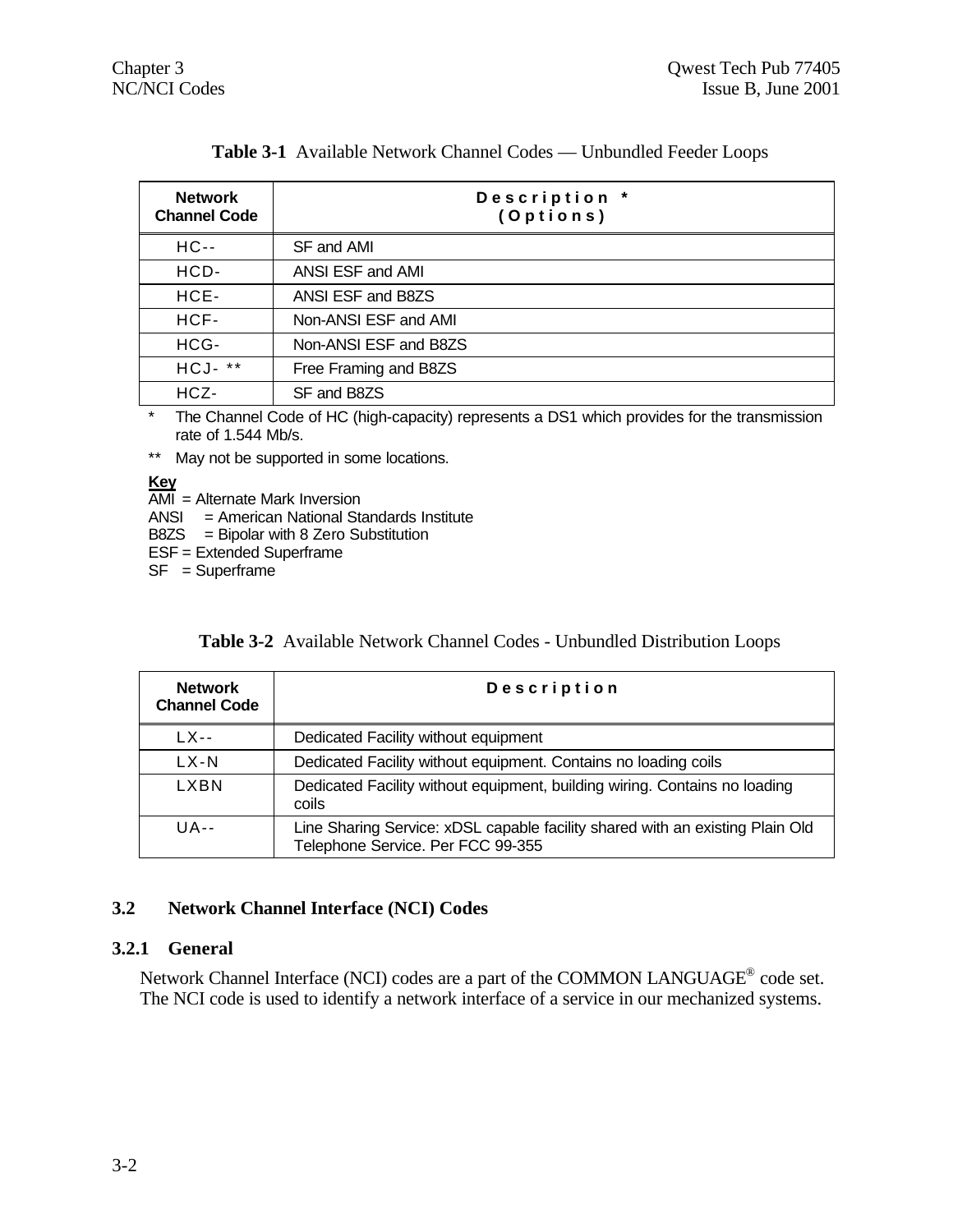#### **3.2.2 Format**

An NCI code is a maximum twelve-character code that consists of five (5) data elements:

Total Conductors Protocol Impedance Protocol Options Transmission Level Point(s) (TLP)

The first three fields are required; the last two are optional. The format is illustrated in Figure 3-2. The TLP fields are not used with Unbundled Sub-Loops.

| <b>Total Conductors</b> |   |   | <b>Protocol</b> |        | D      |   | <b>Protocol Options</b> |   | D         | <b>TLP Level</b> |              |
|-------------------------|---|---|-----------------|--------|--------|---|-------------------------|---|-----------|------------------|--------------|
|                         |   |   |                 | m      | e      |   |                         |   | e         |                  | $\mathsf{R}$ |
|                         |   |   |                 | р<br>е |        |   |                         |   |           | a                | e<br>C       |
|                         |   |   |                 | d<br>a | m<br>e |   |                         |   | m         | n<br>s           | е            |
|                         |   |   |                 | n      |        |   |                         |   |           | m                | v            |
|                         |   |   |                 | c      | е      |   |                         |   | е         |                  | e            |
|                         |   |   |                 | е      |        |   |                         |   |           |                  |              |
|                         | 2 | 3 | 4               | 5      | 6      | 7 | 8                       | 9 | 10        | 11               | 12           |
| N                       | N | Α | Α               | Χ      | ٠      | Χ | X                       | Χ | $\bullet$ | X or -           | X or -       |

**Network Channel Interface Code**

 $A = Alpha$ 

 $N =$  Numeric

 $X =$  Alphanumeric

 $\bullet$  = Delimiter (normally a period)

 $-$  = Hyphen

**Figure 3-2** Format Structure for NCI Codes

**Total Conductors** (character positions 1 and 2) is a two-character numeric code that represents the total number of physical conductors (e.g., wires or fibers) required at the interface.

**Protocol** (character position 3 and 4) is a two-character alpha code that defines requirements for the interface regarding signaling/transmission.

**Impedance** (character position 5) is a one-character alpha or numeric code representing the nominal reference impedance that will terminate the channel for the purpose of evaluating transmission performance. Values are listed in Table 3-3.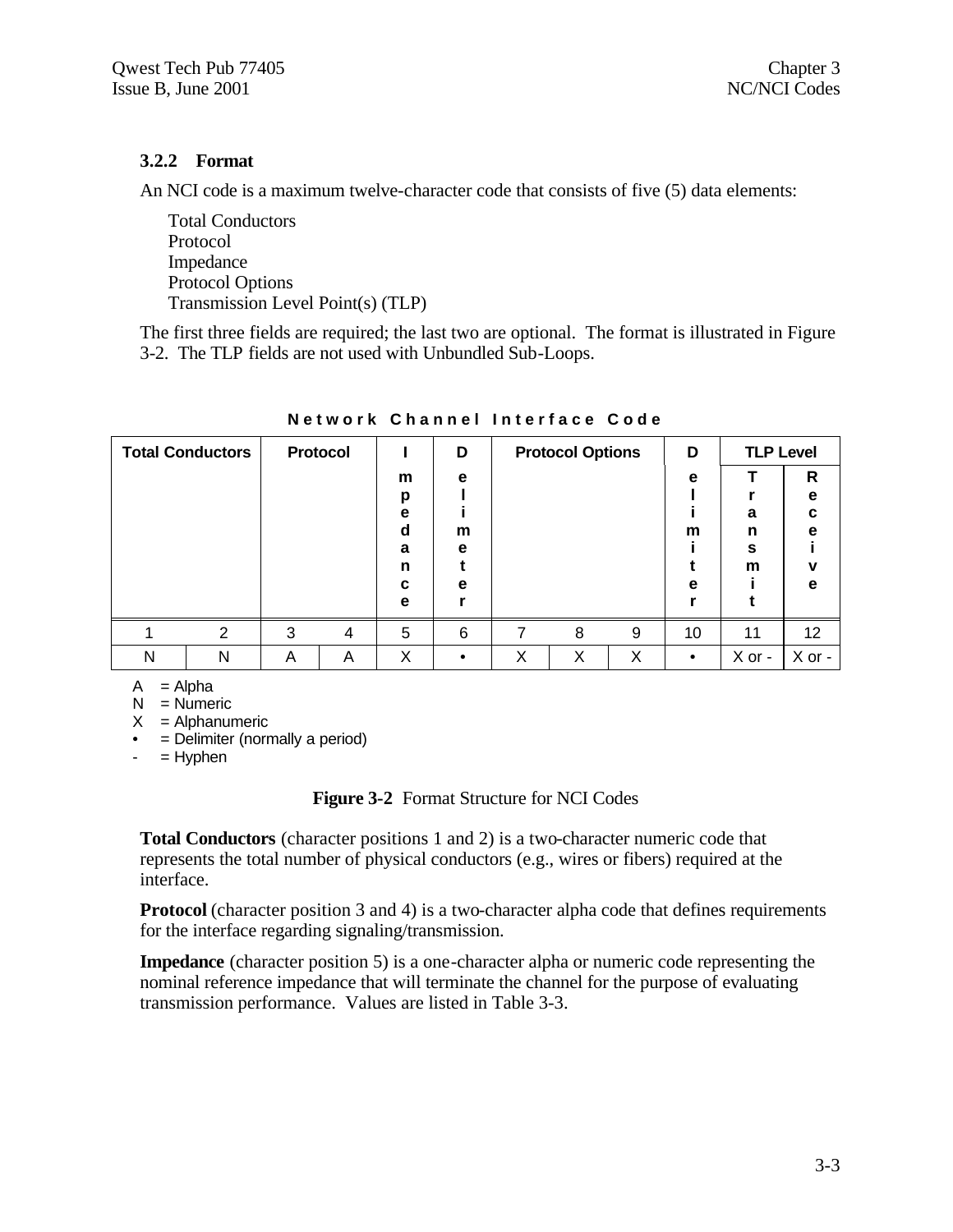| Impedance in Ohms<br>(Character Position 5) |           |                 |      |  |
|---------------------------------------------|-----------|-----------------|------|--|
| Data Value                                  | Code      | Data Value      | Code |  |
| 600                                         |           | 100             |      |  |
| 900                                         | <u>ገ*</u> | <b>Multiple</b> |      |  |
| 135                                         |           |                 |      |  |

#### **Table 3-3** NCI Impedance Values

\* Except for interface code 04DD3, the impedance character 3, when used with a 4-wire voice-frequency path at the POT, denotes a historical customer (IC) provided transmission termination rather than a 900 ohm impedance. Such terminations were provided by customers in accordance with FCC Docket No. 20099 settlement Agreement and by Automatic Transmission Test and Control Circuit used in the previous provisioning process.

**Protocol Options** (character positions 7, 8, and 9) is a one to three-character alpha, numeric, or alphanumeric code that describes additional features (e.g., bit rate or bandwidth) on the Protocol to be used. It is an optional field that is always left justified.

**Transmission Level Point(s)** (character positions 8 through 12) is assigned one or two-character alpha code corresponding to a value for Transmission Level Point(s) (TLPs) from either the Exchange Carrier/service provider or customer end. TLPs may not be specified for services described in this publication.

Further information about NCI Codes may be found in ANSI T1.223-1997.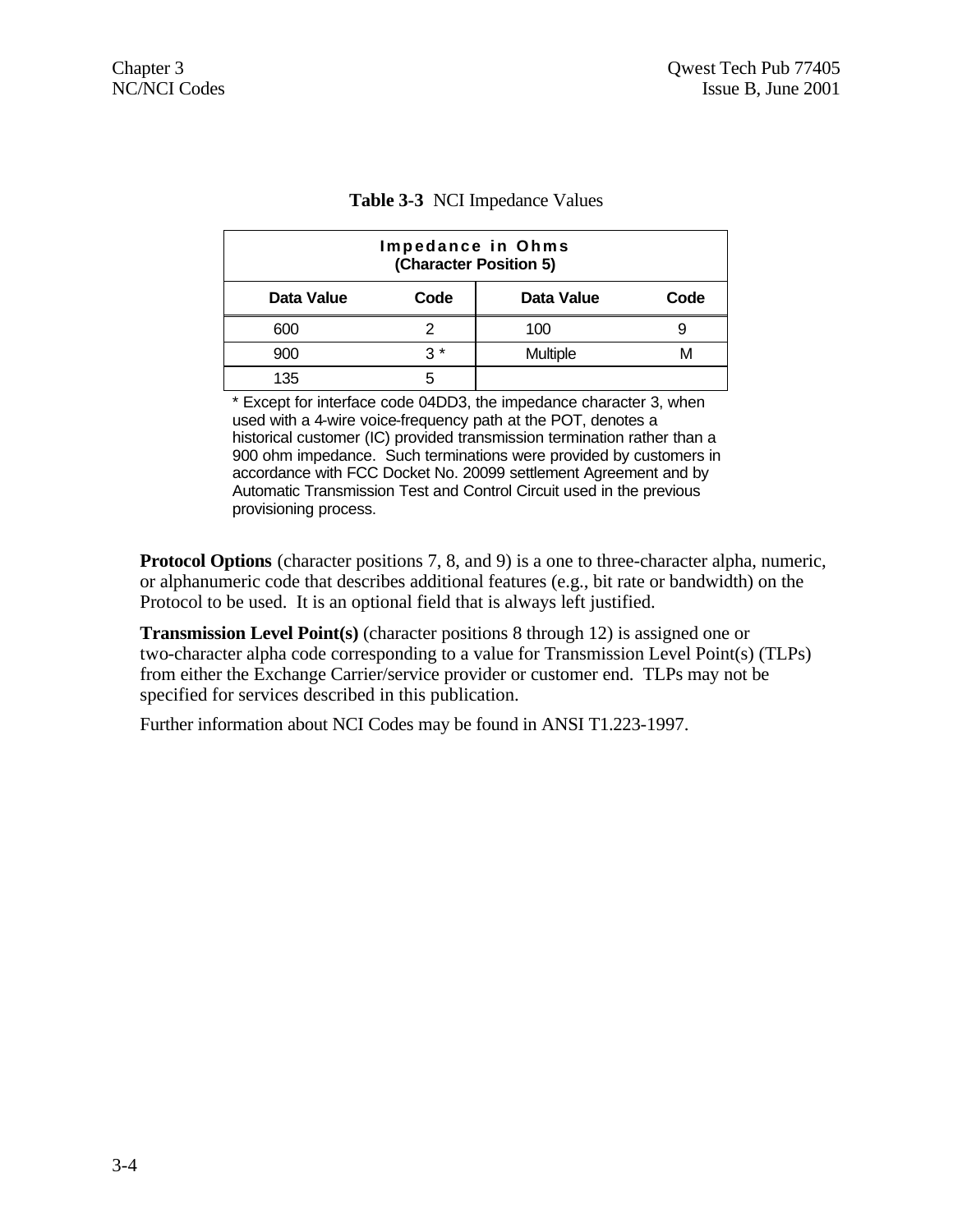#### **3.2.3 Available Network Channel Interface Codes**

Table 3-4 lists the NCI codes valid for Unbundled Feeder and Distribution Loops.

|                | Protocol |                                                                                                                                                                                                  |
|----------------|----------|--------------------------------------------------------------------------------------------------------------------------------------------------------------------------------------------------|
| Code           | Option   | Definition                                                                                                                                                                                       |
| 3 <sub>4</sub> | 7 8 9    |                                                                                                                                                                                                  |
| DU             |          | Digital Access Interface                                                                                                                                                                         |
|                | 001      | Spectrum Management Class 1 Signal per ANSI T1.417                                                                                                                                               |
|                | 002      | Spectrum Management Class 2 Signal per ANSI T1.417                                                                                                                                               |
|                | 003      | Spectrum Management Class 3 Signal per ANSI T1.417                                                                                                                                               |
|                | 004      | Spectrum Management Class 4 Signal per ANSI T1.417                                                                                                                                               |
|                | 005      | Spectrum Management Class 5 Signal per ANSI T1.417                                                                                                                                               |
|                | 006      | Spectrum Management Class 6 Signal per ANSI T1.417                                                                                                                                               |
|                | 007      | Spectrum Management Class 7 Signal per ANSI T1.417                                                                                                                                               |
|                | 008      | Spectrum Management Class 8 Signal per ANSI T1.417                                                                                                                                               |
|                | 009      | Spectrum Management Class 9 Signal per ANSI T1.417                                                                                                                                               |
|                | LS5      | Loop Start, voiceband Signal and a High Frequency Portion with Spectrum<br>Management Class 5, Signal per ANSI T1.417                                                                            |
| <b>NO</b>      |          | Voice Band Transmission with No Signaling Provided by Qwest                                                                                                                                      |
| QB             |          | Central Office Manual Cross-Connect Termination with No Sub-rating Capability                                                                                                                    |
|                | 11       | DS1 to DS1; This Code May or May Not Meet DS1 Signal Levels as Specified by<br><b>GR-342-CORE</b>                                                                                                |
|                | 11R      | With regeneration                                                                                                                                                                                |
| QE             |          | Field Location Manual Cross-Connect Termination with no Sub-rating Capability                                                                                                                    |
|                | 001      | Spectrum Management Class 1 Signal per ANSI T1.417                                                                                                                                               |
|                | 002      | Spectrum Management Class 2 Signal per ANSI T1.417                                                                                                                                               |
|                | 003      | Spectrum Management Class 3 Signal per ANSI T1.417                                                                                                                                               |
|                | 004      | Spectrum Management Class 4 Signal per ANSI T1.417                                                                                                                                               |
|                | 005      | Spectrum Management Class 5 Signal per ANSI T1.417                                                                                                                                               |
|                | 006      | Spectrum Management Class 6 Signal per ANSI T1.417                                                                                                                                               |
|                | 007      | Spectrum Management Class 7 Signal per ANSI T1.417                                                                                                                                               |
|                | 008      | Spectrum Management Class 8 Signal per ANSI T1.417                                                                                                                                               |
|                | 009      | Spectrum Management Class 9 Signal per ANSI T1.417                                                                                                                                               |
|                | 11       | DS1 to DS1; This Code May or May Not Meet DS1 Signal Levels as specified by<br>GR-342-CORE. For Qwest applications, the signal will meet DSX-1 template<br>requirements per ANSI Standard T1.102 |
| QR             |          | Line sharing, customer provides the non-Central Office based splitter function.<br>This NCI represents two Points of Termination                                                                 |
|                | L05      | Loop Start Signaling and Spectrum Management Class 5 per ANSI T1.417                                                                                                                             |

#### **Table 3-4** Available NCI Codes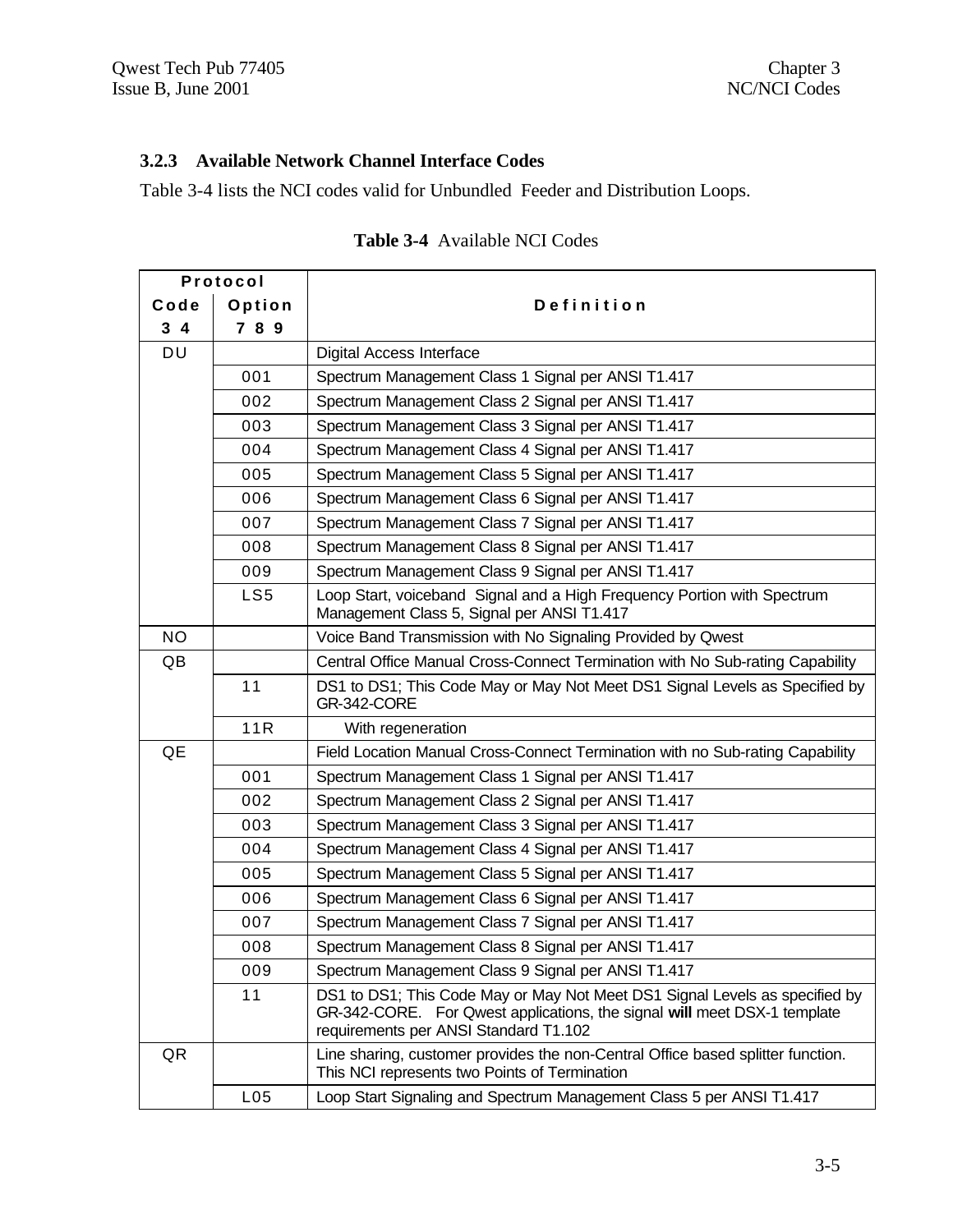#### **3.3 Valid Network Channel/Network Channel Interface Combinations**

This section describes valid combinations of NC and NCI codes.

#### **3.3.1 Unbundled Feeder Loops**

Section 2.2 described the Unbundled Feeder Loops. Table 3-5 lists valid combinations of NC and NCI codes. Within the same row; any Wire Center End code is compatible with any FCP End code.

| <b>Network</b>      | Frame Format            | <b>Network Channel Interface Codes</b> |                       |  |
|---------------------|-------------------------|----------------------------------------|-----------------------|--|
| <b>Channel Code</b> | and<br>Line Code        | <b>Wire Center End</b>                 | <b>FCP End</b>        |  |
| $HC -$              | SF and AMI              | 04QB9.11<br>04QB9.11R                  | 04QE9.11<br>04DS9.15  |  |
| HCD-                | ANSI ESF and AMI        | 04QB9.11<br>04QB9.11R                  | 04QE9.11<br>04DS9.1K  |  |
| HCE-                | ANSI ESF and B8ZS       | 04QB9.11<br>04QB9.11R                  | 04QE9.11<br>04DS9.1S  |  |
| HCF-                | Non-ANSI ESF and AMI    | 04QB9.11<br>04QB9.11R                  | 04QE9.11<br>04DS9.15K |  |
| HCG-                | Non-ANSI ESF and B8ZS   | 04QB9.11<br>04QB9.11R                  | 04QE9.11<br>04DS9.15S |  |
| HCJ-                | Free Framing and B8ZS * | 04QB9.11<br>04QB9.11R                  | 04QE9.11<br>04DS9.15J |  |
| HCZ-                | SF and B8ZS             | 04QB9.11<br>04QB9.11R                  | 04QE9.11<br>04DS9.15B |  |

**Table 3-5** Valid NC/NCI Combinations - Unbundled Feeder Loops

\* May not be supported in some locations.

#### **Key**

- $\overline{AMI}$  = Alternate Mark Inversion
- ANSI = American National Standards Institute
- B8ZS = Bipolar with 8 Zero Substitution
- ESF = Extended Superframe
- FCP = Field Connection Point
- SF = Superframe

#### **3.3.2 Unbundled Distribution Loops**

Section 2.3 described the Unbundled Distribution Loops including Intra-Building Distribution Loop. Table 3-6 lists valid combinations of NC and NCI codes. Within the same row; any Wire Center End code is compatible with any FCP End code.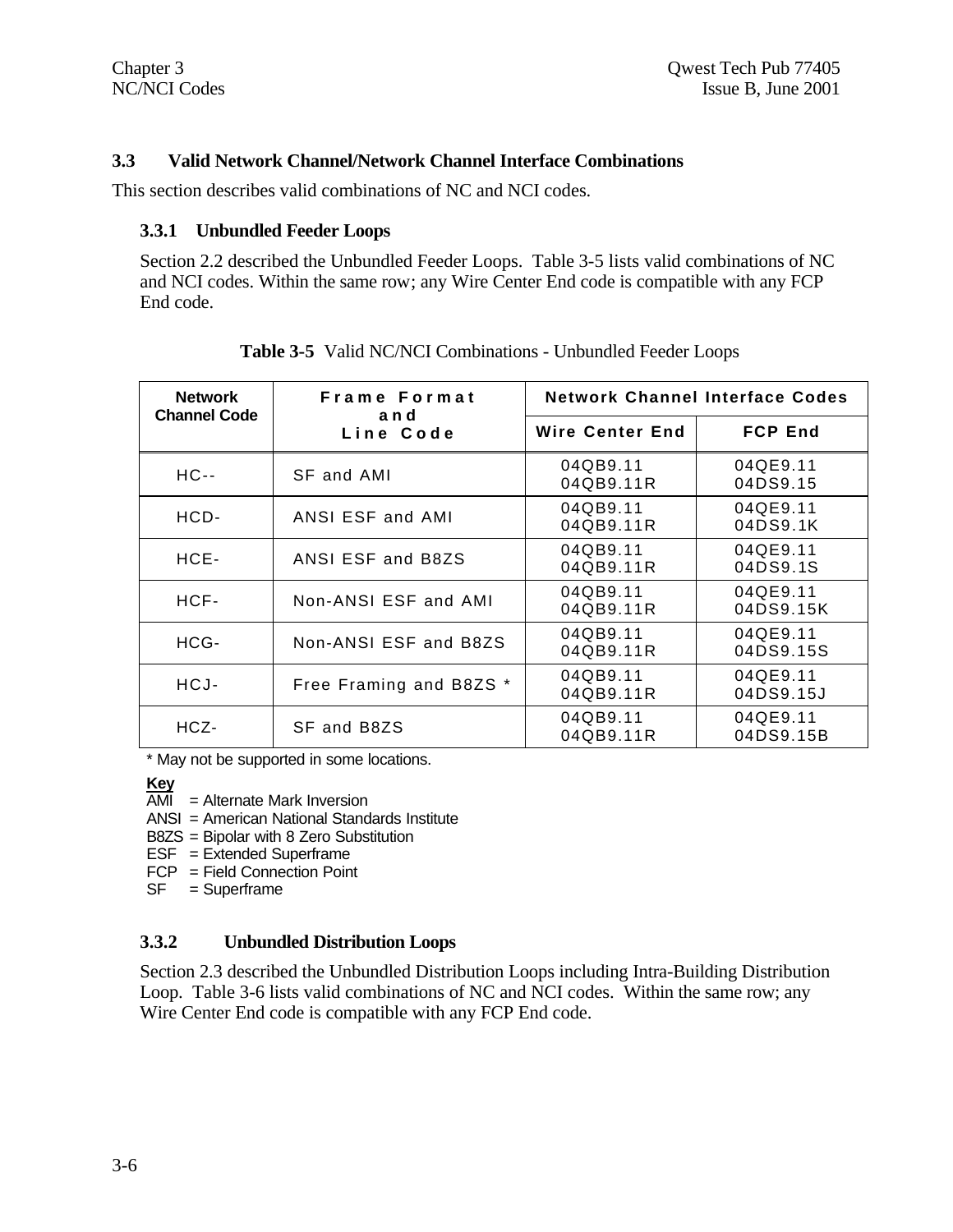| <b>Network</b>  |                   | <b>NCI Code</b>        |                                                                                                                 |
|-----------------|-------------------|------------------------|-----------------------------------------------------------------------------------------------------------------|
| Channel<br>Code | End-User<br>ΝI    | Qwest<br><b>FCP-NI</b> | <b>Description</b>                                                                                              |
| $LX$ --         | 02NO2             | 02QD2.OOF              | Distribution Loop, No Signaling; Transmission Only                                                              |
| $LX$ --         | 04NO2             | 04QD2.OOF              | Distribution Loop, No Signaling; Transmission Only                                                              |
| $LX-N$          | 02DU5.001         | 02QE5.001              | Distribution Loop, without loading coils, Spectrum<br>Management Class 1 per ANSI T1.417                        |
| $LX-N$          | 02DU5.002         | 02QE5.002              | Distribution Loop, without loading coils, Spectrum<br>Management Class 2 per ANSI T1.417                        |
| $LX-N$          | 02DU5.003         | 02QE5.003              | Distribution Loop, without loading coils, Spectrum<br>Management Class 3 per ANSI T1.417                        |
| $LX-N$          | 02DU5.004         | 02QE5.004              | Distribution Loop, without loading coils, Spectrum<br>Management Class 4 per ANSI T1.417                        |
| $LX-N$          | 02DU9.005         | 02QE9.005              | Distribution Loop, without loading coils, Spectrum<br>Management Class 5 per ANSI T1.417                        |
| $LX-N$          | 02DU9.006         | 02QE9.006              | Distribution Loop, without loading coils, Spectrum<br>Management Class 6 per ANSI T1.417                        |
| $LX-N$          | 02DU5.007         | 02QE5.007              | Distribution Loop, without loading coils, Spectrum<br>Management Class 7 per ANSI T1.417                        |
| $LX-N$          | 02DU5.008         | 02QE5.008              | Distribution Loop, without loading coils, Spectrum<br>Management Class 8 per ANSI T1.417                        |
| $LX-N$          | 02DU9.009         | 02QE9.009              | Distribution Loop, without loading coils, Spectrum<br>Management Class 9 per ANSI T1.417                        |
| $LX-N$          | 02DUM.LS<br>5     | 02QE9.005              | Distribution Loop, without loading coils Spectrum<br>Management Class 5 per ANSI T1.417 and one POTS<br>Channel |
| <b>LXBN</b>     | 02NO <sub>2</sub> | 02QD2.OOF              | Distribution Loop, Building Wiring, No Signaling;<br><b>Transmission Only</b>                                   |
| <b>LXBN</b>     | 02DU5.001         | 02QE5.001              | Distribution Loop, Building Wiring, without loading coils,<br>Spectrum Management Class 1 per ANSI T1.417       |
| LXBN            | 02DU5.002         | 02QE5.002              | Distribution Loop, Building Wiring, without loading coils,<br>Spectrum Management Class 2 per ANSI T1.417       |

### **Table 3-6** Valid NC/NCI Combinations - Unbundled Distribution Loops

**KEY**

FCP = Field Connection Point

NI = Network Interface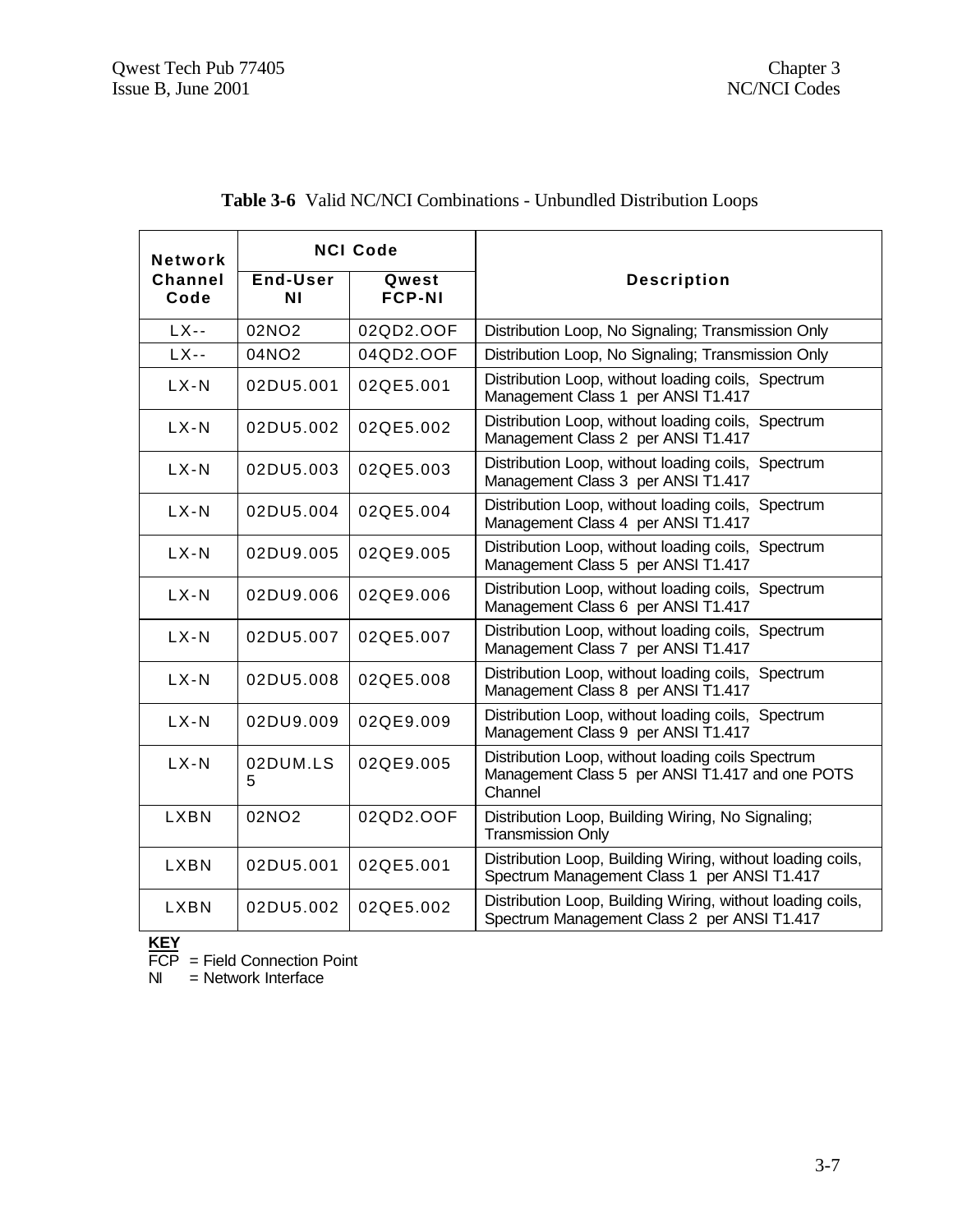| <b>Network</b>  | <b>NCI Code</b> |                        |                                                                                                                                    |  |
|-----------------|-----------------|------------------------|------------------------------------------------------------------------------------------------------------------------------------|--|
| Channel<br>Code | End-User<br>ΝI  | Qwest<br><b>FCP-NI</b> | <b>Description</b>                                                                                                                 |  |
| I XRN           | 02DU5.003       | 02QE5.003              | Distribution Loop, Building Wiring, without loading coils,<br>Spectrum Management Class 3 per ANSI T1.417                          |  |
| LXBN            | 02DU5.004       | 02QE5.004              | Distribution Loop, Building Wiring, without loading coils,<br>Spectrum Management Class 4 per ANSI T1.417                          |  |
| LXBN            | 02DU9.005       | 02QE9.005              | Distribution Loop, Building Wiring, without loading coils,<br>Spectrum Management Class 5 per ANSI T1.417                          |  |
| LXBN            | 02DU9.006       | 02QE9.006              | Distribution Loop, Building Wiring, without loading coils,<br>Spectrum Management Class 6 per ANSI T1.417                          |  |
| LXBN            | 02DU5.007       | 02QE5.007              | Distribution Loop, Building Wiring, without loading coils,<br>Spectrum Management Class 7 per ANSI T1.417                          |  |
| LXBN            | 02DU5.008       | 02QE5.008              | Distribution Loop, Building Wiring, without loading coils,<br>Spectrum Management Class 8 per ANSI T1.417                          |  |
| LXBN            | 02DU9.009       | 02QE9.009              | Distribution Loop, Building Wiring, without loading coils,<br>Spectrum Management Class 9 per ANSI T1.417                          |  |
| UA--            | 02DUM.LS<br>5   | 04QRM.L05              | Line Shared distribution Loop, Customer Provided<br>Splitter, Spectrum Management Class 5 per ANSI T1.417<br>and one POTS Channel. |  |

|  |  |  |  |  | Table 3-6 (Continued) Valid NC/NCI Combinations - Unbundled Distribution Loops |
|--|--|--|--|--|--------------------------------------------------------------------------------|
|--|--|--|--|--|--------------------------------------------------------------------------------|

**KEY**

FCP = Field Connection Point

NI = Network Interface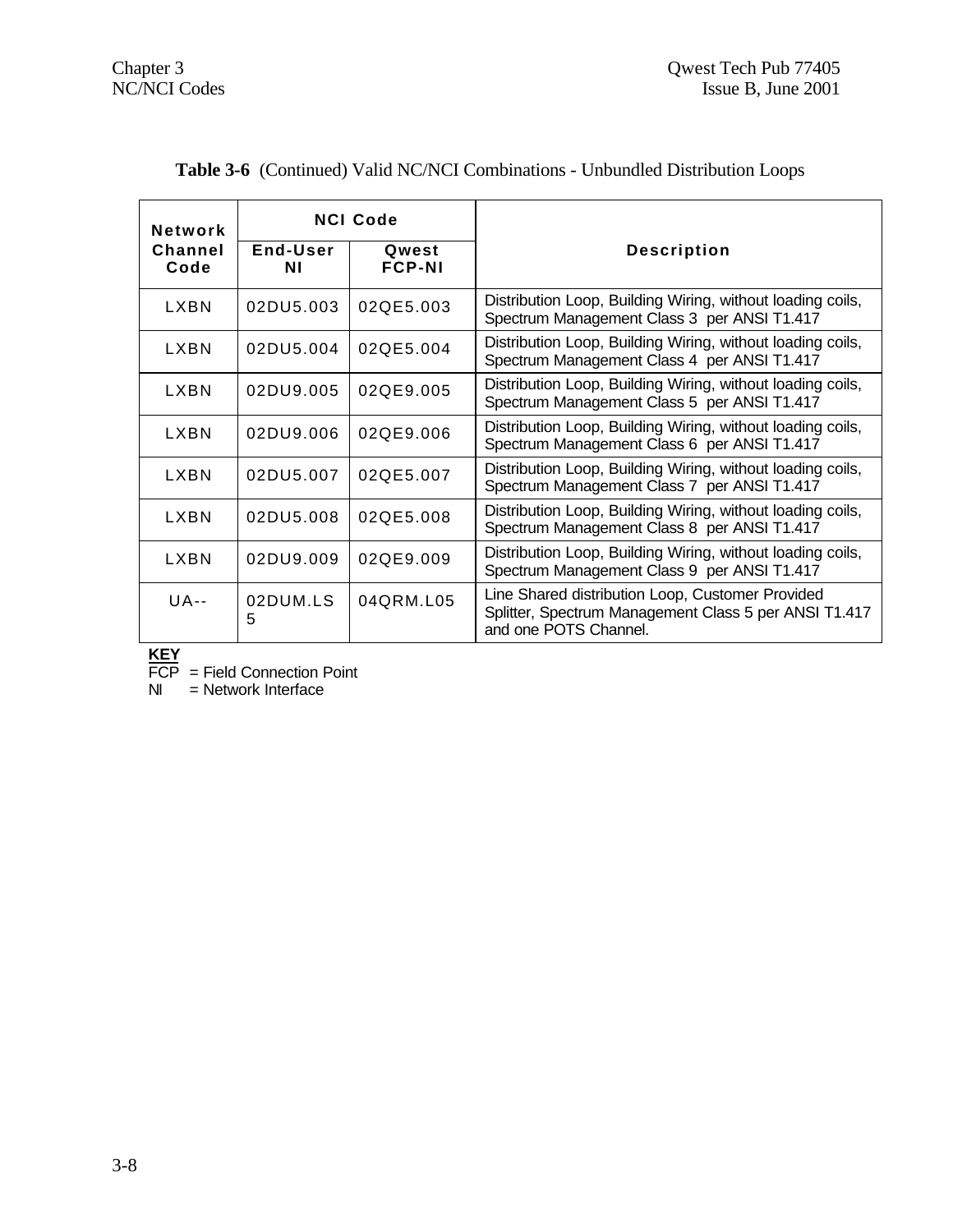#### **CONTENTS**

### **Chapter and Section Page**

| 4. |     |       | $4 - 1$ |
|----|-----|-------|---------|
|    | 4.1 |       | $4-1$   |
|    | 4.2 |       | $4 - 3$ |
|    | 4.3 |       | $4 - 4$ |
|    | 4.4 |       | $4 - 4$ |
|    | 4.5 |       | $4 - 4$ |
|    | 4.6 |       | $4 - 5$ |
|    |     | 4.6.1 | $4 - 5$ |
|    |     |       | $4 - 5$ |
|    |     | 4.6.3 | $4 - 5$ |
|    |     | 4.6.4 | $4 - 5$ |
|    | 4.7 |       | $4 - 7$ |
|    | 4.8 |       | $4 - 7$ |
|    |     |       |         |
|    |     |       |         |

### **Figures**

### **Tables**

|--|--|--|--|--|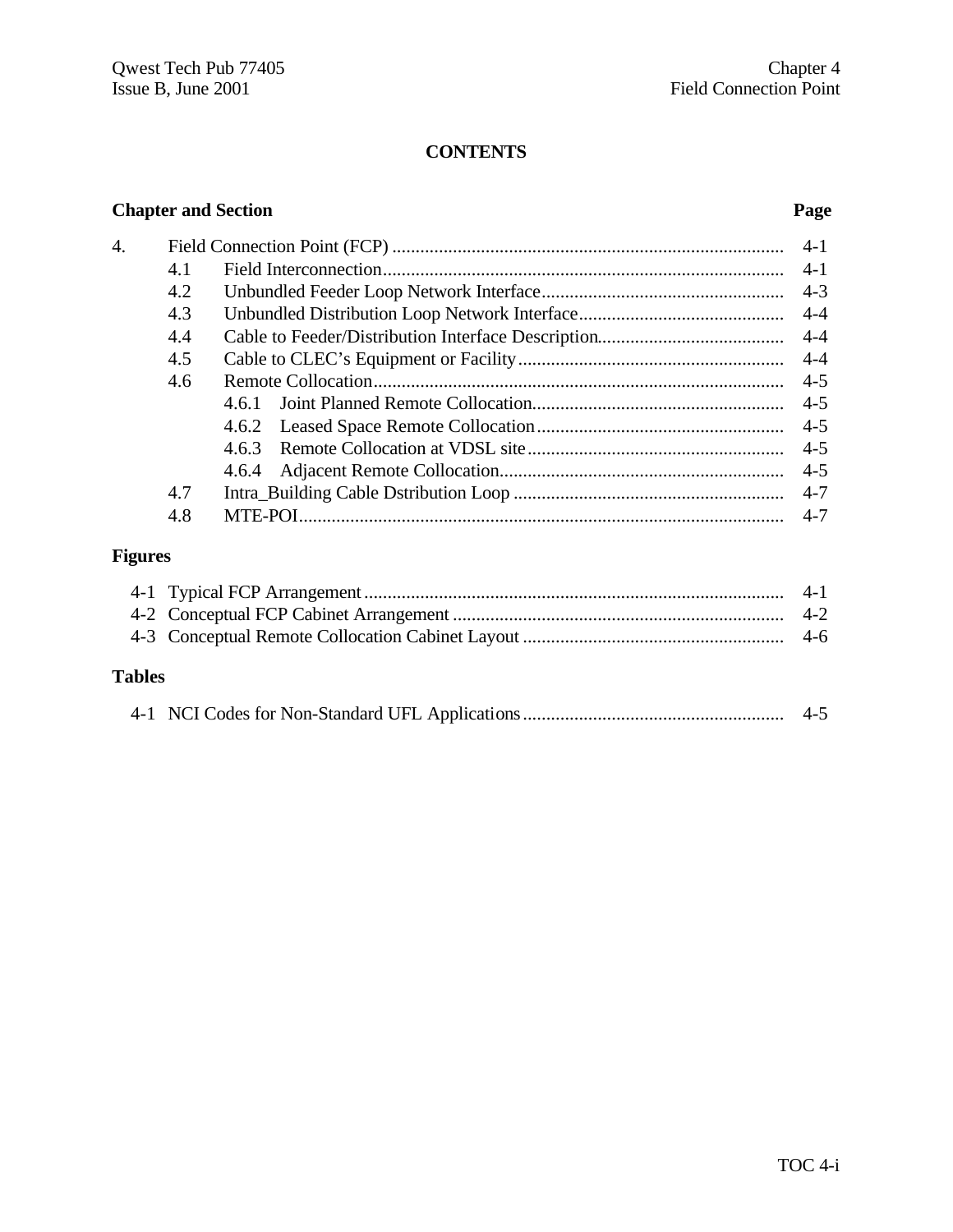#### **4. Field Connection Point (FCP)**

#### **4.1 Field Interconnection**

Certified Local Exchange Carriers (CLECs) may interconnect with Qwest at several locations. This chapter describes the Point of Interconnection (POI) and Network Interface (NI) used in the field away from a Qwest Wire Center. This POI or NI is called the Field Connection Point (FCP).

The FCP is a cabinet or pedestal located near the loop Feeder/Distribution Interface (FDI) or equivalent. There may be some circumstances where more than one such enclosure may be required.

The FDI provides access to a loop and permits field access to Unbundled Feeder Loops (UFLs) and Unbundled Distribution Loops (UDLs) as described in Chapter 2. The FDI is sometimes known as a Serving Area Interface (SAI).

Figure 4-1 illustrates a typical arrangement. In this illustration, the UFL and UDL are shown separately with FDI jumpers in place. The figure also shows a CLEC's equipment or facility connected to the FCP by a CLEC-provided cable.



# Field Connection Point (FCP) Arrangement

**Figure 4-1** Typical FCP Arrangement

The FCP may be shared by multiple CLECs.

Figure 4-2 illustrates a conceptual FCP cabinet and the connections with the CLEC's equipment.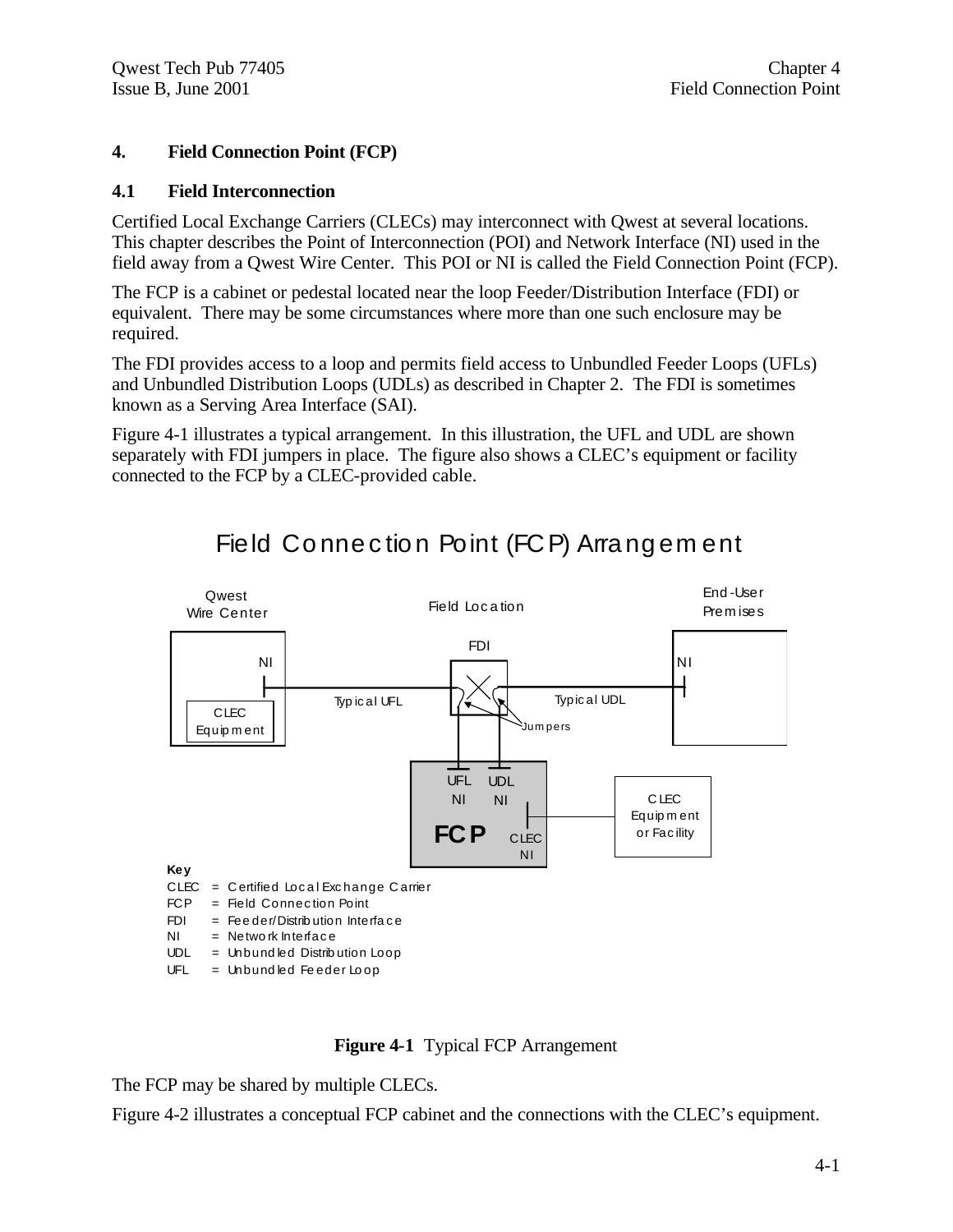

Note: Splices nomally use one of several types of commonly available connectorm odules.

Figure 4-2 Conceptual FCP Cabinet Arrangement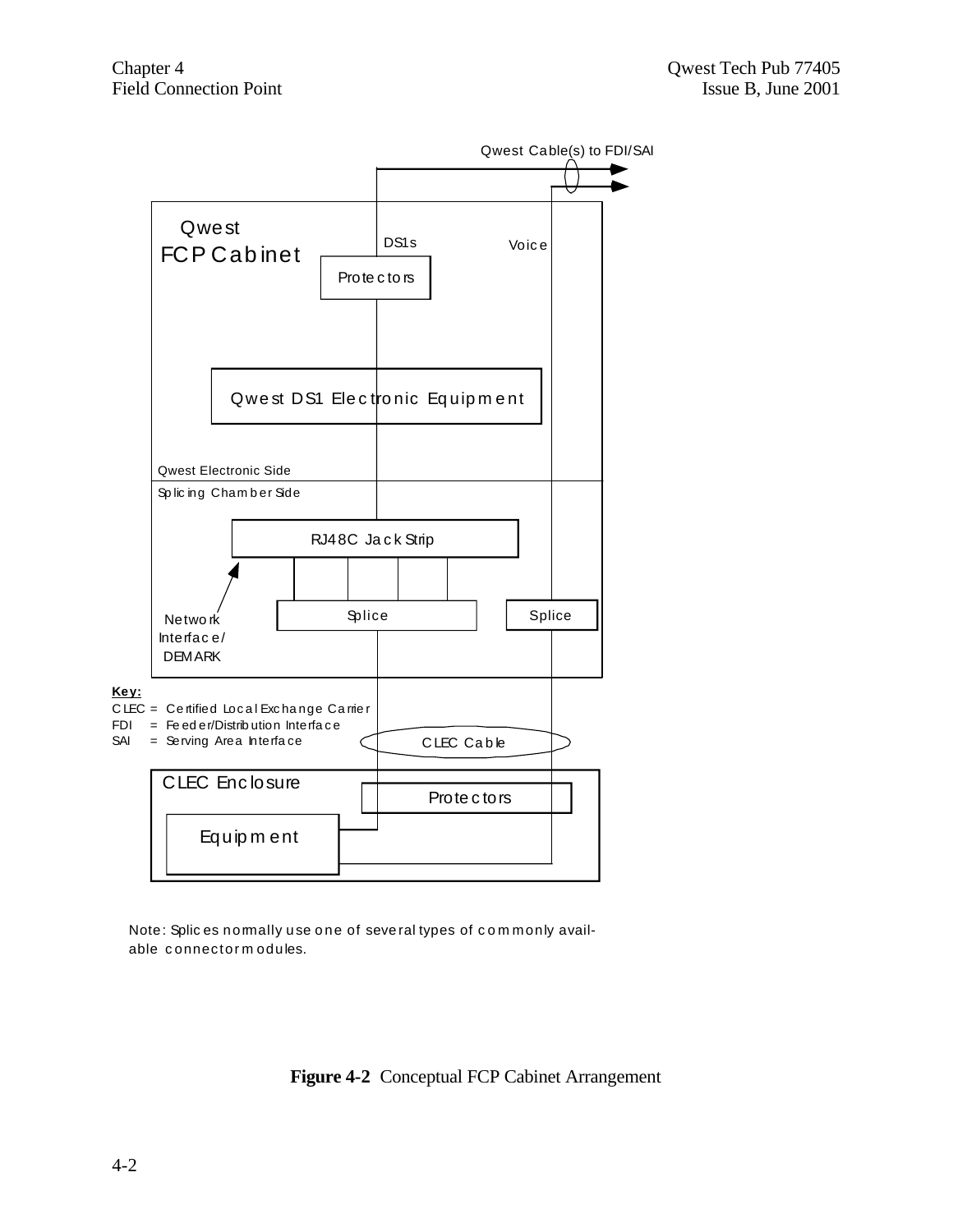The figure illustrates both DS1 and analog voice paths through the cabinet. The cabinet is divided with separate space for Qwest electronic equipment and for the splices and RJ48C DS1 jacks. Both Qwest and the CLEC will provide protectors to protect their own equipment.

The size and configuration of the cabinet may vary depending on the specific application. Additional information about the FCP and interconnection may be specified for a specific site as provided in individual contracts between Qwest and co-providers.

#### **4.2 Unbundled Feeder Loop Network Interface**

For interfaces where the space is not environmentally controlled, the DS1 UFL will be terminated on a RJ48C jack (receptacle) in an FCP as illustrated in Figure 4-2. The jack provides test access at the NI.

The signal presented to the CLEC at the NI will be a non-powered DS1 signal. This applies for all methods of transport used to deliver the DS1 to the FCP NI. All Qwest transport equipment employed in moving a UFL signal from the Central Office to the FCP, for example; High-Bit Rate Digital Subscriber Line (HDSL), T-1 Carrier or optically based equipment shall be on the network side of the NI.

The signal at the NI is represented by the Network Channel Interface (NCI) code 04QE9.11 which has the accepted definition: *Field Location Manual Cross-Connect Termination with no Sub-rating Capability, DS1-to-DS1; this code may or may not meet DS1 Signal Levels as specified by GR-342-CORE*. For Qwest installations, the signal will always meet DSX-1 templated signals as specified in ANSI Standard T1.102. See Chapter 3 for information on NCI codes.

The NI is similar to the 04QB9.11 NI described in PUB 77386. The primary difference is that the FCP NI is located in the field and not in a Wire Center (central office). The type of cross-connect may be physically different. Chapters 8 and 15 of PUB 77386 should be consulted for further information concerning the 04QB9.11 NCI and related design issues.

This NI **IS NOT** related to the DS1 NI defined by the NCI code of the form *04DU9*. The NCI code of the form *04DU9* applies only to NIs at End-User (EU) locations. Further information about this NI may be found in PUB 77375, *1.544 Mbit/s Channel Interfaces.*

The "QE" NI is more closely related to the NCI of the form *04DS9*, but it employs mechanical interfaces that are typical of EU installations. The signal at the Qwest interface will be a DSX-1 templated signal as described in GR-342-CORE or ANSI T1.102-1993, *Digital Hierarchy - Electrical Interfaces*.

The CLEC shall provide equipment (as required) to transport the DS1 within their network. . The CLEC shall determine any needs for equipment beyond the Qwest NI.

Some factors critical to the analysis include:

- The cable between the FDI and the FCP NI is 24 gauge cable. See Section 4.4 for additional information.
- The NI cross-connect presents a standard DSX-1 templated signal.
- The type and gauge of cable provided by the CLEC to connect their equipment to the FDP NI must be considered.
- The capabilities of the CLEC's equipment must be considered.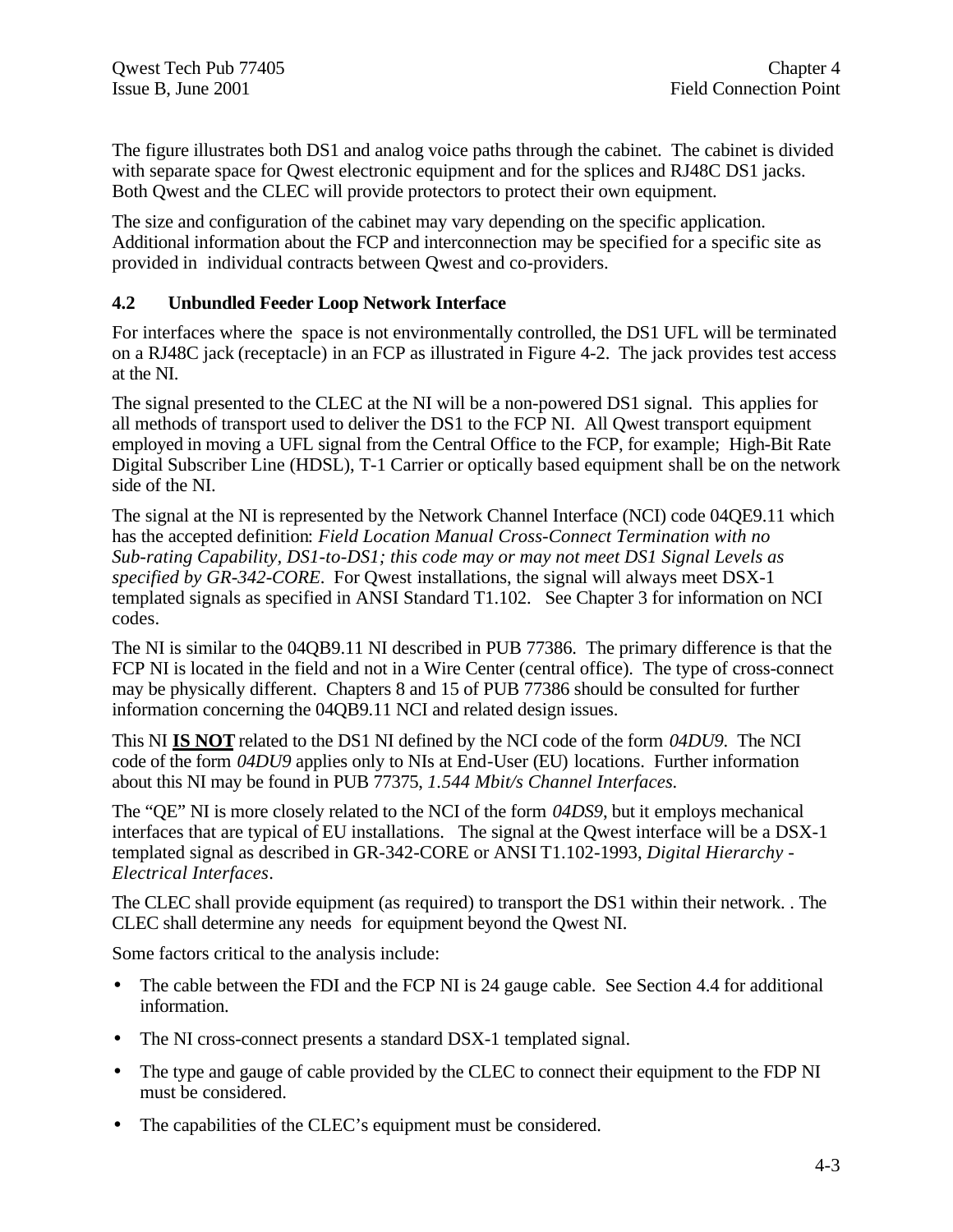Qwest will provide design information (e.g., cable length and gauge) from the last piece of electronic equipment if requested by the CLEC. This electronic equipment may be located in the FCP enclosure or in a nearby enclosure. (ed. Note: as we use standard NI's do we need these points??

The design of these DS1 NIs may require some joint design work or exchange of information between the CLEC and Qwest if manual Line Buildout (LBO) options must be set on their respective equipment.

For interfaces where the FCP space is environmentally controlled, the DS1 UFL will be terminated using a traditional DSX-1 interface. Examples of environmentally controlled space include Environmentally Controlled Vaults (ECV), Environmentally Controlled Cabinets (ECC) and most equipment rooms. The signal at this type of NI is represented by the Network Channel Interface (NCI) code of the family 04DS9. The signal and the mechanical interface shall comply with ANSI Standard T1.102. Further information about this NI may be found in PUB 77375, *1.544 Mbit/s Channel Interfaces.*

#### **4.3 Unbundled Distribution Loop Network Interface**

The NI for the UDL will be a splice located in the FCP. The splice will typically use modular connectors. NCI codes for this NI are in Chapter 3.

#### **4.4 Cable to Feeder/Distribution Interface Description**

The cable(s) between the FDI and the FCP is a 24 gauge copper cable. This cable is normally less than 40 feet long. The length is dependent on the relative locations of the FDI and FCP. Actual lengths can be obtained from Qwest if needed.

Pairs for UFL are available in 100 pair multiples. These will be subdivided into two 50-pair groups for the purposes of DS1 transmit and receive. Qwest will assign these two 50-pair groups to non-adjacent binder groups within the cable whenever possible. The CLEC should maintain this non-adjacent binder group integrity in their cable or facility.

Pairs for UDL are also available in 100 pair multiples. Qwest will assign these pairs using normal engineering principles. Some binder groups in the cable(s) may be reserved for UFL applications.

UFL pairs will be terminated on the cross-connect device described in Section 4.2.

UDL pairs will be spliced directly to the cable provided by the CLEC to connect to their equipment or facility.

The UFL and UDL connections in the FCP must be ordered and connections made prior to ordering any UFL or UDL elements. Qwest will provide cable and pair information to be used when ordering UFLs and UDLs.

#### **4.5 Cable to CLEC's Equipment or Facility**

The CLEC must provide electrical protection for the network at their equipment location. These protectors must meet industry standards and be designed to prevent foreign voltages and sneak current from entering the Qwest loop network. Qwest reserves the right to inspect these protector installations.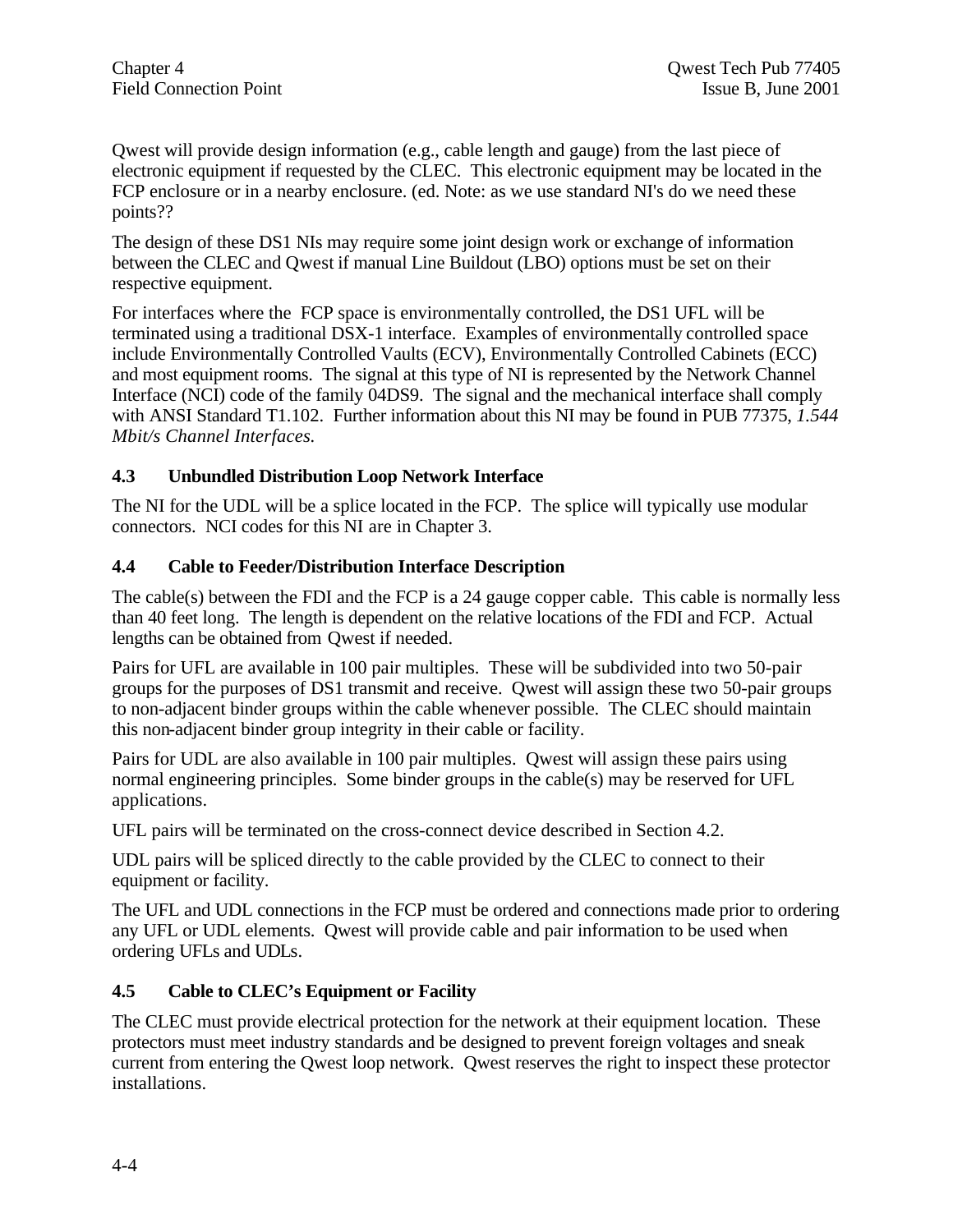#### **4.6 Remote Collocation**

Remote Collocation allows CLECs to physically collocate in a Qwest Remote Premises that is at a distance from a Qwest Wire Center, Central Office building. Such Remote Premises include controlled environmental vaults, controlled environmental huts, cabinets, pedestals and other remote terminals.

Remote Collocation allows CLECs to place their equipment in Qwest's outside plant, where space is available. The purpose of interconnecting with Qwest in this manner is to access Unbundled Sub-Loop Elements. Upon request, Qwest will perform a feasibility study to determine if space is available at the specific Remote Collocation Site.

#### **4.6.1 Joint Planned Remote Collocation:**

This type of Remote Collocation offers space in a Remote Cabinet on a shelf incremental level. Qwest will construct the amount of space requested by responding CLECs. The space will include access to power, heat dissipation, terminations for feeder and distribution facilities to the Feeder Distribution Interface (FDI). Figure 4-3 illustrates a conceptual Joint Planned, Remote Cabinet.

#### **4.6.2 Leased Space Remote Collocation:**

This type of Remote Collocation takes place when CLECs wish to Remote Collocate in existing space. Any equipment placed by a CLEC must meet the requirements of the particular Remote Site, e.g., protection, termination , heat dissipation requirements, etc.

#### **4.6.3 Remote Collocation at VDSL site**

Where Qwest has deployed VDSL, CLEC's can collocate to the specified remote premises. However, the CLEC can only place equipment that is NEXTLEVEL VDSL equipment and will not interfere with the VDSL equipment.

#### **4.6.4 Adjacent Remote Collocation**

Adjacent Remote Collocation allows CLEC to physically collocate equipment in or on a noncontiguous Qwest property adjacent to a Qwest Remote Premises (i.e. Remote Terminal, FDI or CEV) for the purpose of interconnecting with Qwest to purchase sub-loop elements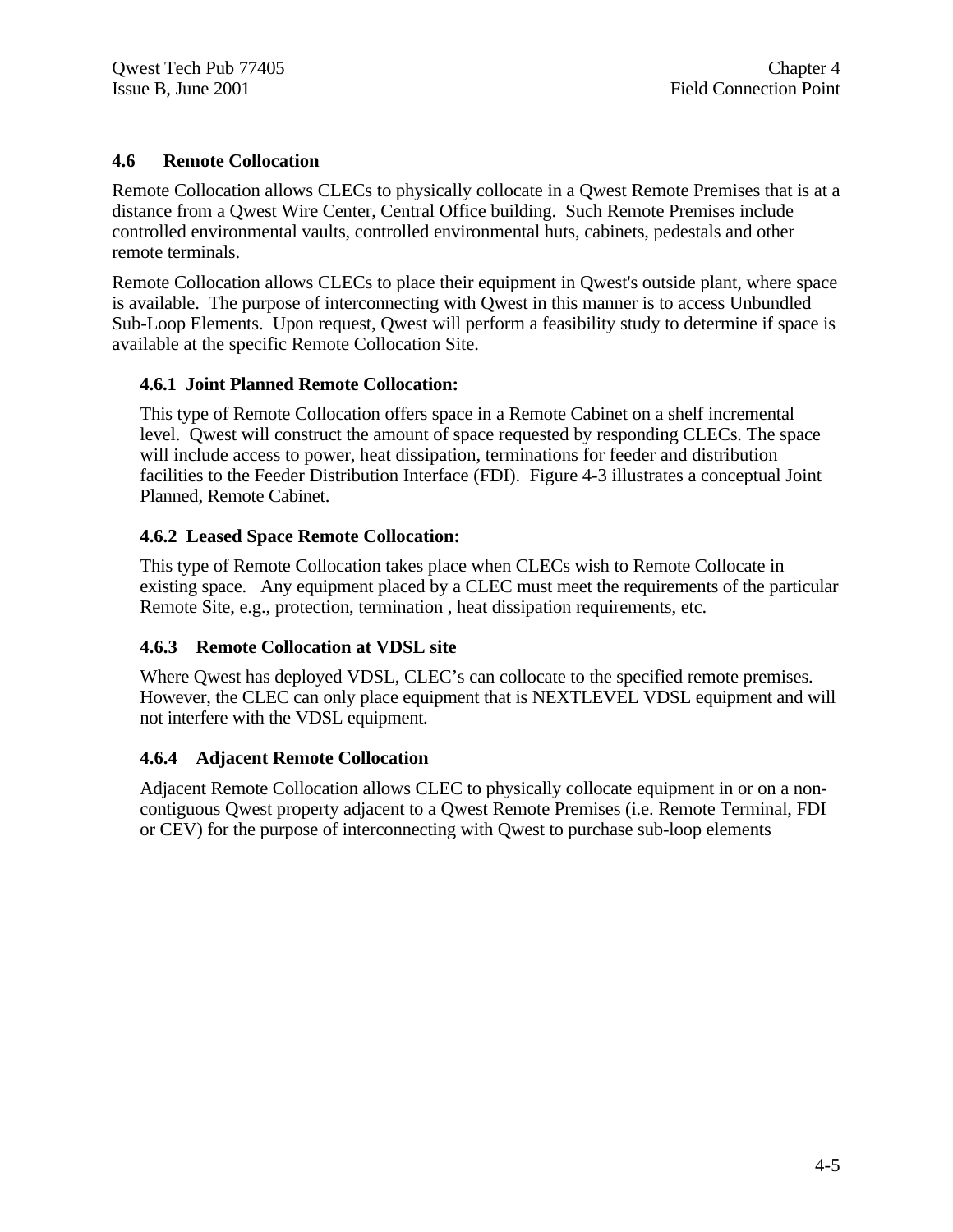#### **4.7 Intra-Building Cable Distribution Loop**

The Intra-Building Cable Distribution Loop is a 2 wire or 4 wire facility that extends from a building terminal or other accessible terminal that services one building on a property to the endusers network interface device (NID). Intra-Building Cable Distribution is also known as Inside Wire (IW) by the industry (i.e. Telcordia).

A CLEC obtains access to this Sub-Loop Unbundled Elements at the established Multi-Tenant Environment-POI (MTE-POI) arrangement.

#### **4.8 MTE POI**

A Multi-Tenant Environment-POI is a network interface that occurs when a CLEC obtains access to the Unbundled Distribution Loop or Intra-Building Cable Loop from a MTE Terminal. The CLEC must create the cross-connect field at the building terminal that will allow the CLEC to connect its facilities to Qwest's Sub-loops. The demarcation point between CLEC and Qwest's facilities is known as the MTE-POI. Existing NC/NCI codes will apply for the MTE-POI network interfaces.

The CLEC is responsible for working with the MTE building owner to determine where to terminate its facilities within the MTE.

Access to Distribution Loops or Intra-building Cable Loops at an MTE Terminal within a non-Qwest owned MTE is done through a MTE-POI. Remote Collocation is not necessary because a CLEC can access the Sub-loop without placing facilities in a Qwest Premise.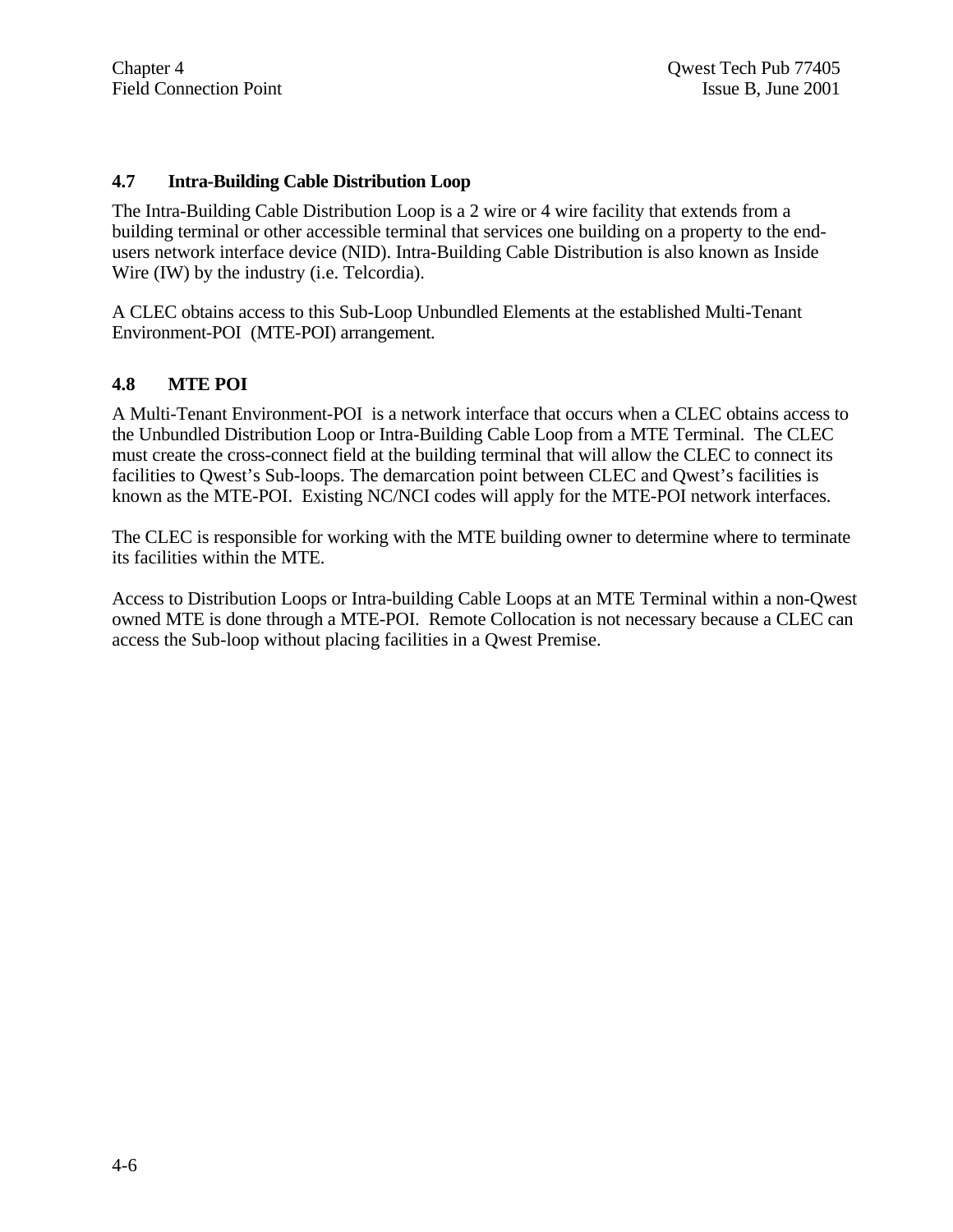

# Figure 4-3 Conceptual Remote Collocation Cabinet Layout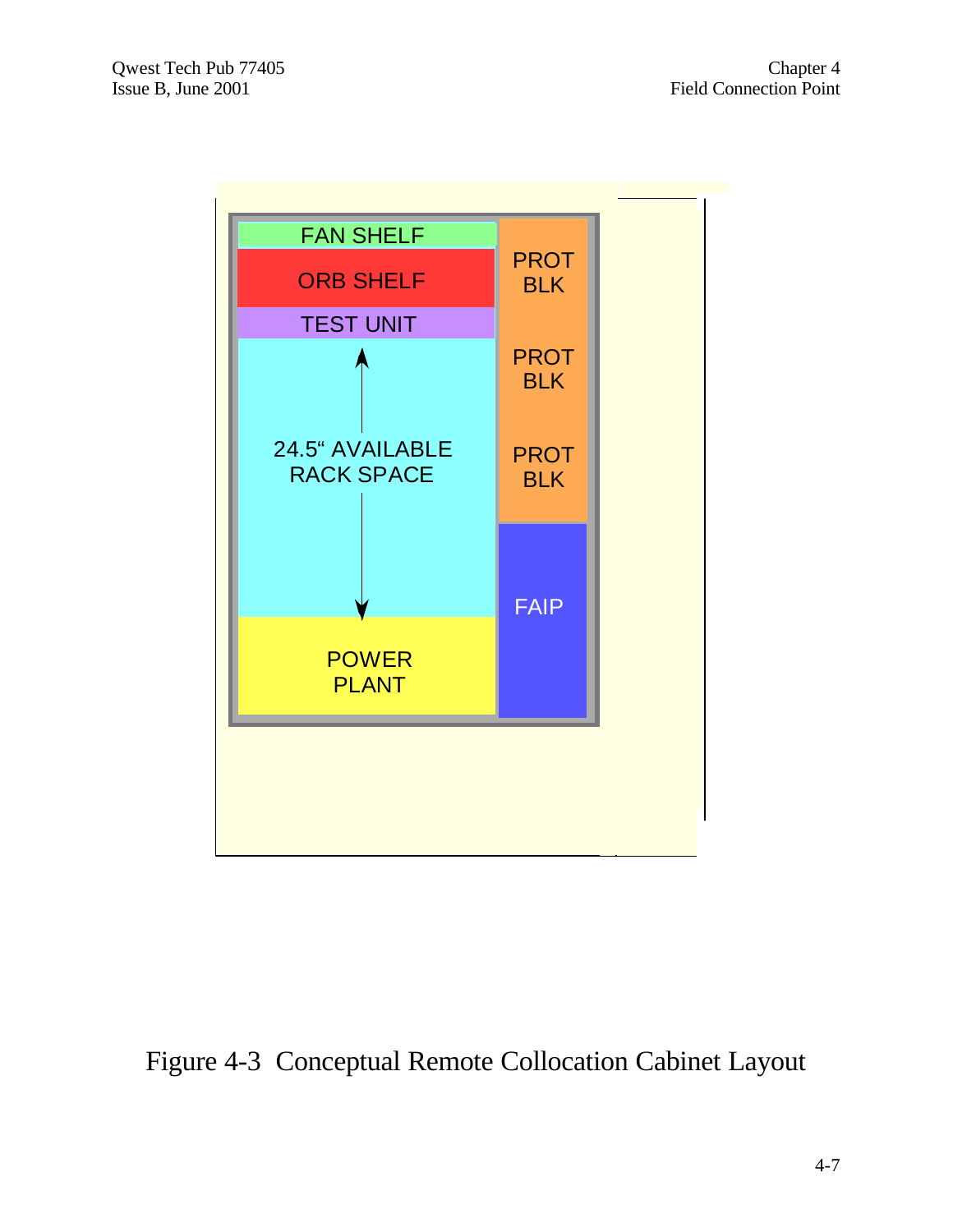### **CONTENTS**

### **Chapter and Section**

### Page

| 5. | Definitions |  |
|----|-------------|--|
|    |             |  |
|    |             |  |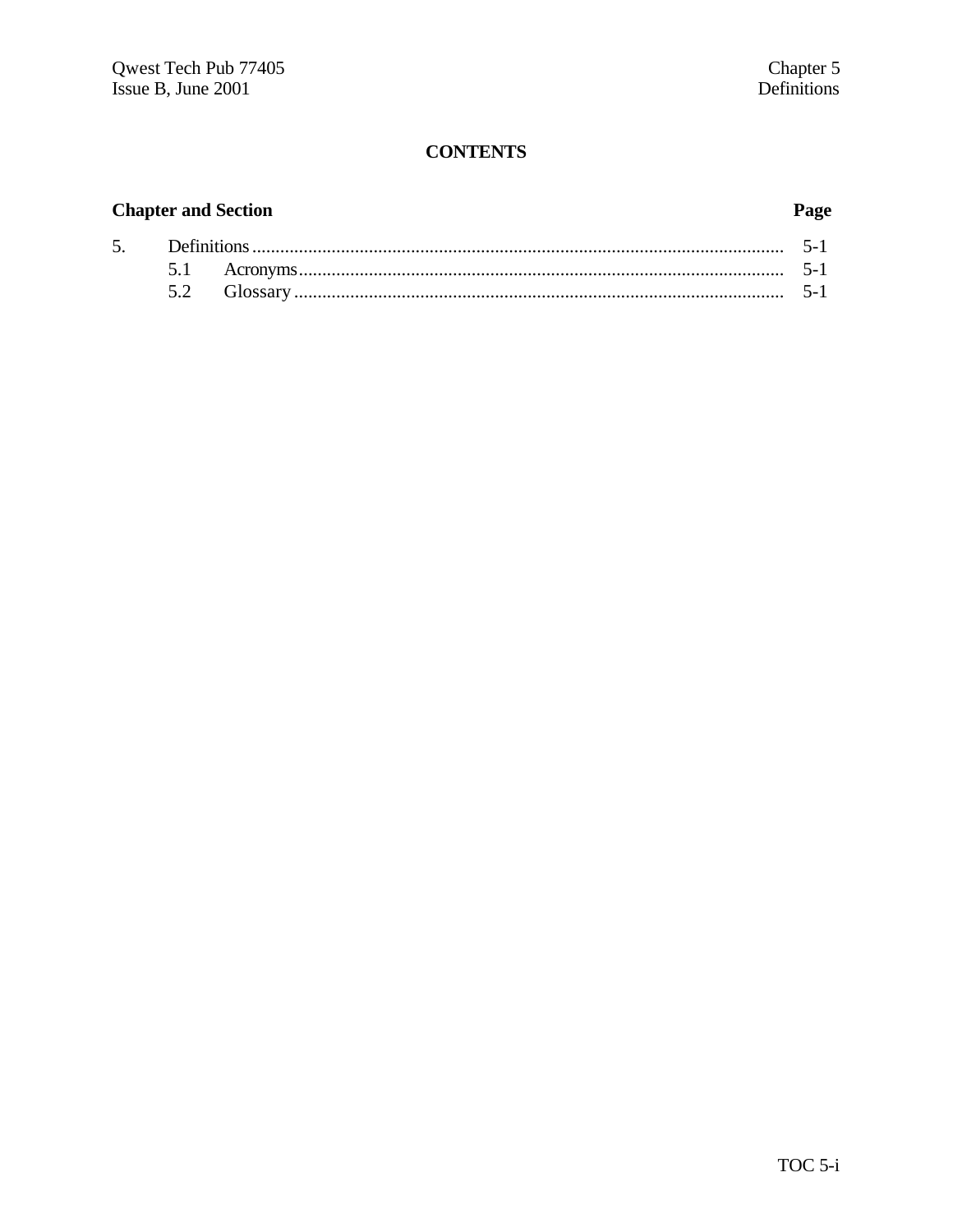#### **5. Definitions**

#### **5.1 Acronyms**

| <b>Alternate Mark Inversion</b>                      |
|------------------------------------------------------|
| <b>American National Standards Institute</b>         |
| Bipolar with 8 Zero Substitution                     |
| Digital Signal Level 0 (64 kbit/s) (1 voice channel) |
| Digital Signal Level 1 (1.544 Mbit/s)                |
| Digital Signal Level 1 Cross-connect                 |
| <b>Environmentally Controlled Vault</b>              |
| <b>Extended Super Frame</b>                          |
| <b>Field Connection Point</b>                        |
| Feeder/Distribution Interface                        |
| High-Bit Rate Digital Subscriber Line                |
| <b>Network Channel</b>                               |
| <b>Network Channel Interface</b>                     |
| Network Interface                                    |
| Serving Area Interface                               |
| <b>Superframe Format</b>                             |
|                                                      |

#### **5.2 Glossary**

#### **Alternate Mark Inversion (AMI)**

A one (mark) pulse which is the opposite polarity as its predecessor.

American National Standards Institute (ANSI)

An organization supported by the telecommunications industry to establish performance and interface standards.

#### **Bipolar With 8 Zero Substitution (B8ZS)**

Bipolar 8 Zero Substitution is an application of BPRZ and is an exception to the Alternate Mark Inversion (AMI) line-code rule. It is one method of providing bit independence for digital transmission by providing a minimum 1s density of 1 in 8 bits.

#### **Carrier**

An organization whose function is to provide telecommunications services. Examples are: Local Exchange Carriers, Interexchange Carriers, Cellular Carriers, etc.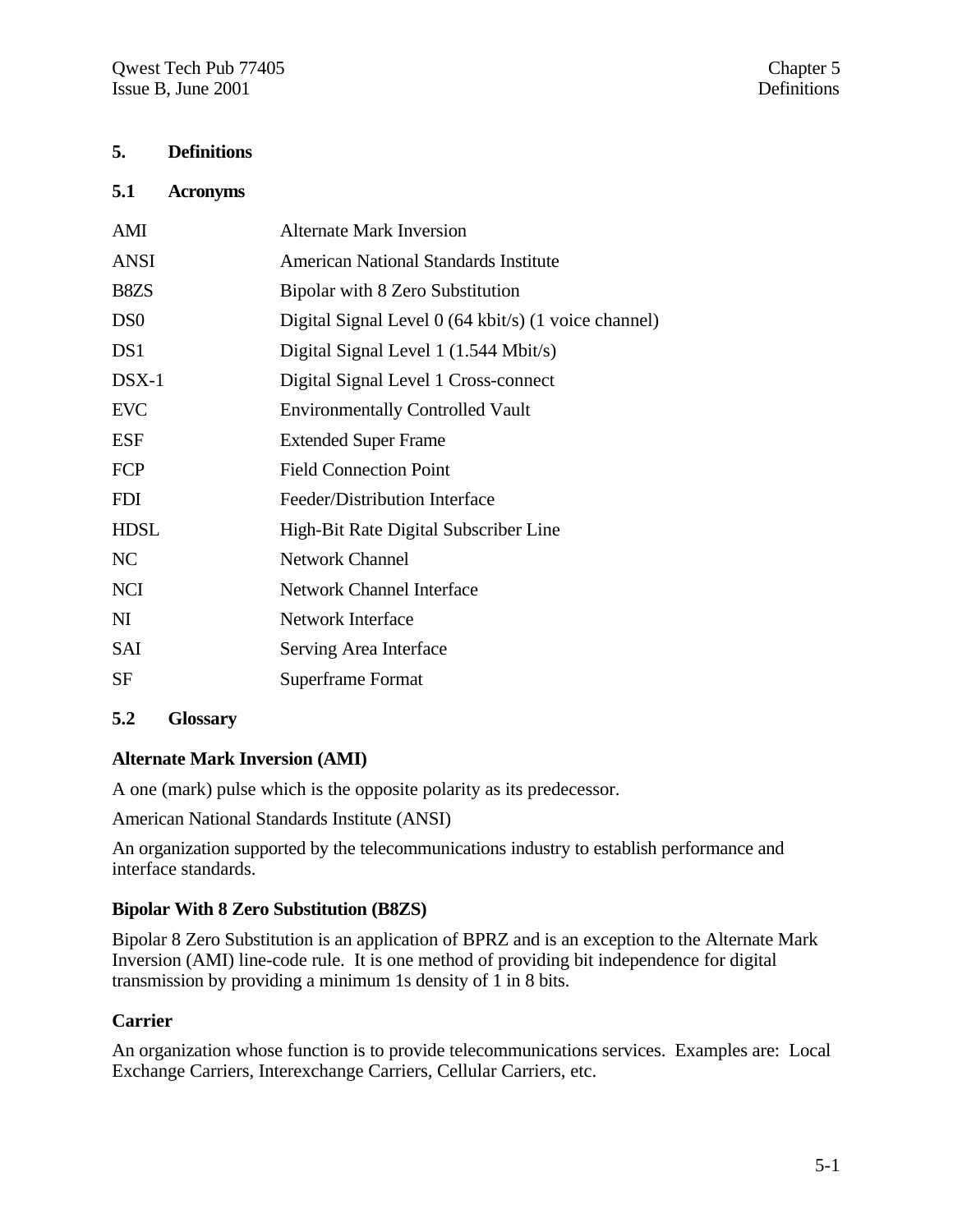#### **Central Office (CO)**

A local switching system (or a portion thereof) and its associated equipment located at a wire center.

#### **Channel**

An electrical or photonic, in the case of fiber optic based transmission systems, communications path between two or more points of termination.

#### **Digital Hierarchy Level**

The level in the digital hierarchy. The levels and the respective bit rates are:

| <b>Level</b>      | <b>Bit Rate</b>       | Level | <b>Bit Rate</b>  |
|-------------------|-----------------------|-------|------------------|
| D <sub>S0</sub>   | $64.0 \text{ kbit/s}$ | DS3   | $44.736$ Mbit/s  |
| DS1               | $1.544$ Mbit/s        | DS4NA | $139.264$ Mbit/s |
| DS <sub>1</sub> C | $3.152$ Mbit/s        | DS4   | $274.176$ Mbit/s |
| DS <sub>2</sub>   | $6.312$ Mbit/s        |       |                  |

#### **Extended Superframe (ESF) Format**

An Extended Superframe consists of twenty-four consecutive DS1 frames. Bit one of each frame (the F-bit) is time shared during the 24 frames to describe a 6 bit frame pattern, a 6 bit Cyclic Redundancy Check (CRC) remainder, and a 12 bit data link. The transfer rate of each is 2 kbit/s, 2 kbit/s, and 4 kbit/s respectively.

#### **Facilities**

Facilities are the transmission paths between the demarcation points serving customer locations, a demarcation point serving a customer location and a Qwest Central Office, or two Qwest offices.

#### **Impedance**

The total opposition offered by an electric circuit to the flow of an alternating current of a single frequency. It is a combination of resistance and reactance and is measured in ohms.

#### **Multiplexer (Mux)**

An equipment unit to multiplex, or do multiplexing: Multiplexing is a technique of modulating (analog) or interleaving (digital) multiple, relatively narrow bandwidth channels into a single channel having a wider bandwidth (analog) or higher bit-rate (digital). the term Multiplexer implies the demultiplexing function is present to reverse the process so it is not usually stated.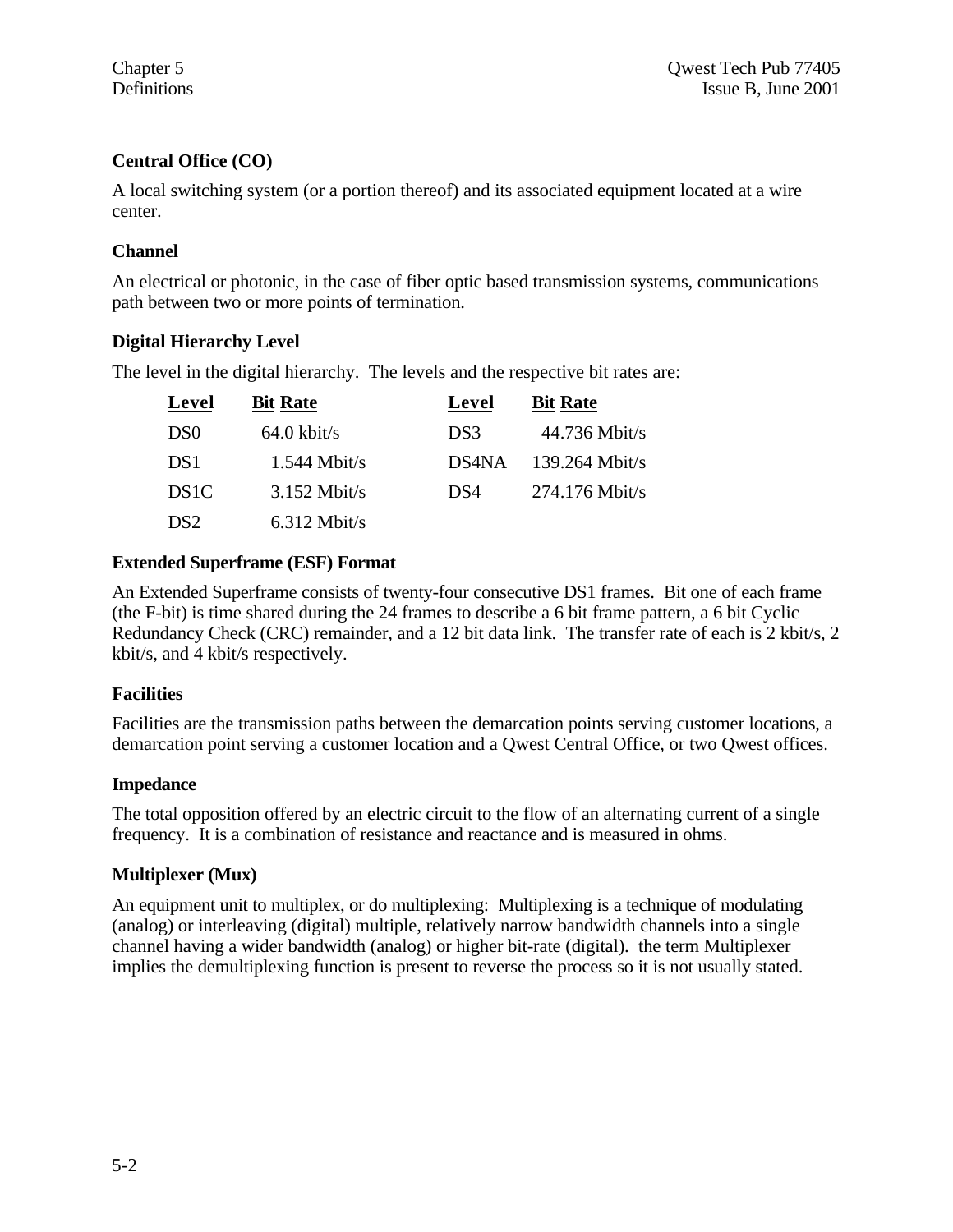#### **Network Channel (NC) Code**

The Network Channel (NC) code is an encoded representation used to identify both switched and non-switched channel services. Included in this code set are customer options associated with individual channel services, or feature groups and other switched services.

#### **Network Channel Interface (NCI) Code**

The Network Channel Interface (NCI) code is an encoded representation used to identify five (5) interface elements located at a Point of Termination (POT) at a central office or at the Network Interface at a customer location. The Interface code elements are: Total Conductors, Protocol, Impedances, Protocol Options, and Transmission Level Points (TLP). (At a digital interface, the TLP element of the NCI code is not used.)

#### **Premises**

Denotes a building or portion(s) of a building occupied by a single customer or End-User either as a place of business or residence.

#### **Superframe Format (SF)**

A superframe consists of 12 consecutive DS1 frames. Bit one of each frame (the F-bit) is used to describe a 12-bit framing pattern during the 12 frames.

#### **Wire Center**

A building in which one or more central offices, used for the provision of local exchange services, are located.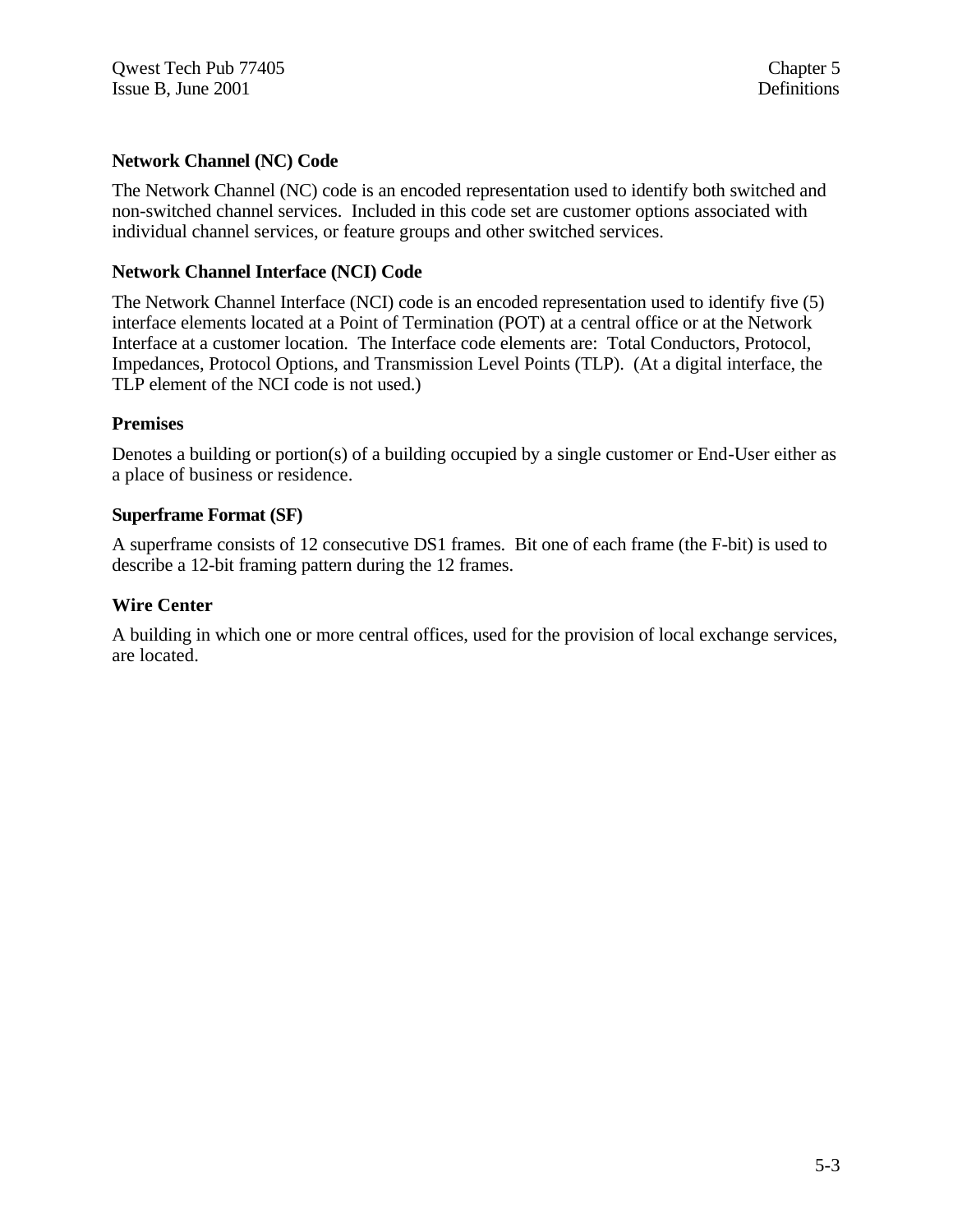### **CONTENTS**

### **Chapter and Section Page**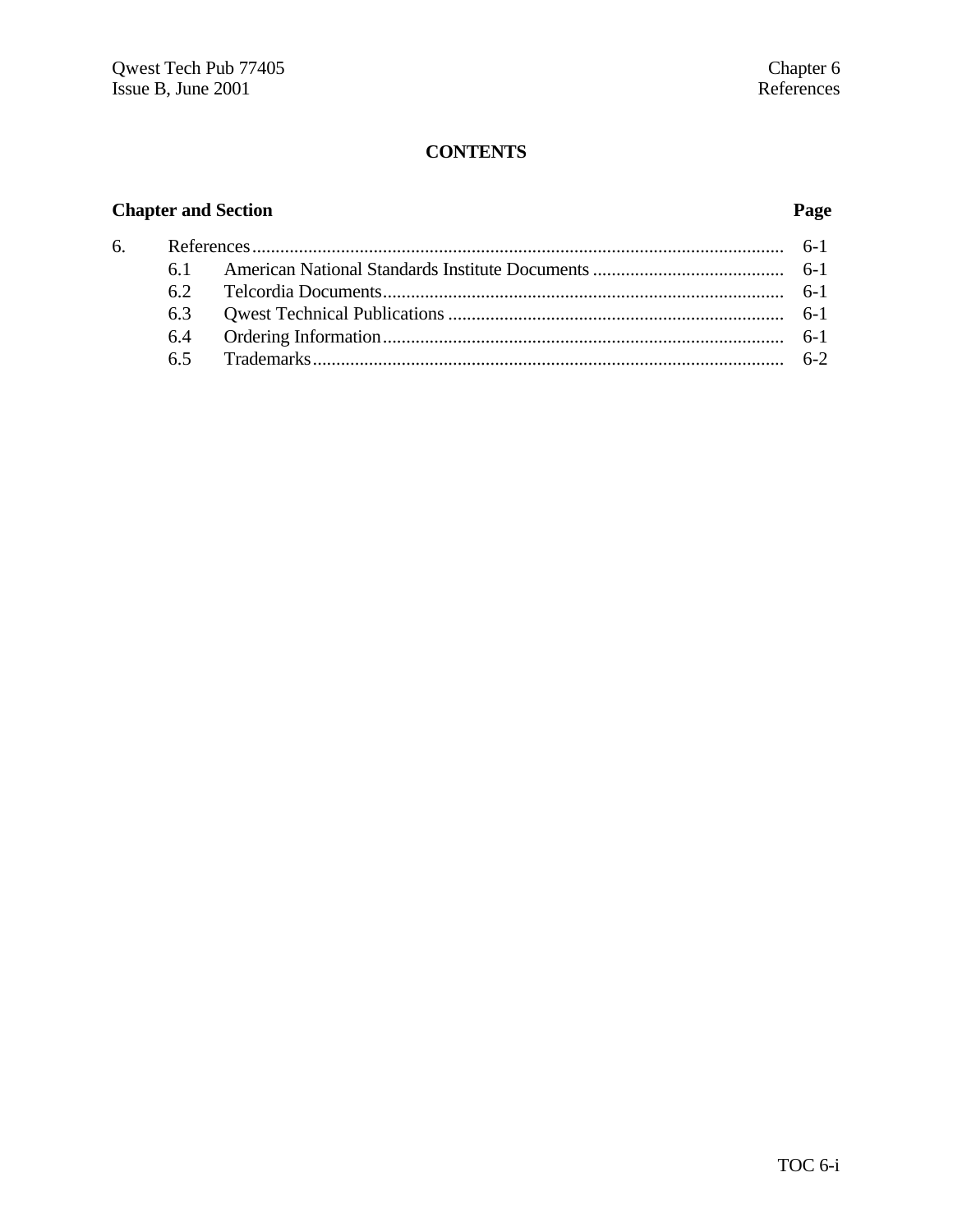#### **6. References**

| 6.1 | <b>American National Standards Institute Documents</b> |  |  |  |
|-----|--------------------------------------------------------|--|--|--|
|-----|--------------------------------------------------------|--|--|--|

- ANSI T1.102-1993 *Digital Hierarchy Electrical Interfaces.*
- ANSI T1.107-1995 *Digital Hierarchy Formats Specifications.*
- ANSI T1.223-1997 *Information Interchange Structure and Representation of Network Channel (NC) and Network Channel Interface (NCI) Codes for the North American Telecommunications System.*
- ANSI T1.403-1999 *Network-to-Customer Installation DS1 Metallic Interface.*
- ANSI T1.510-1999 *Network Performance Parameters for Dedicated Digital Services for Rates Up to and Including DS3 - Specifications.*

#### **6.2 Telcordia Documents**

GR-342-CORE *High-Capacity Digital Special Access Service Transmission Parameter Limits And Interface Combinations.* Issue 1, December 1995.

#### **6.3 Qwest Technical Publications**

| PUB 77375 | 1.544 Mbit/s Channel Interfaces. Issue D, October 1995.                                                                           |
|-----------|-----------------------------------------------------------------------------------------------------------------------------------|
| PUB 77384 | <i>Interconnection - Unbundled Loop.</i> Issue I, June 2001.                                                                      |
| PUB 77386 | Interconnection and Collocation for Transport & Switched Unbundled<br>Network Elements and Finished Services. Issue E, June 2001. |

#### **6.4 Ordering Information**

All documents are subject to change and their citation in this document reflects the most current information available at the time of printing. Readers are advised to check status and availability of all documents.

Those who are not Qwest employees may order;

American National Standards Institute (ANSI) documents from:

American National Standards Institute Attn: Customer Service 11 West 42nd Street New York, NY 10036 Phone: (212) 642-4900 Fax: (212) 302-1286 Web: web.ansi.org/public/search.asp

ANSI has a catalog available which describes their publications.